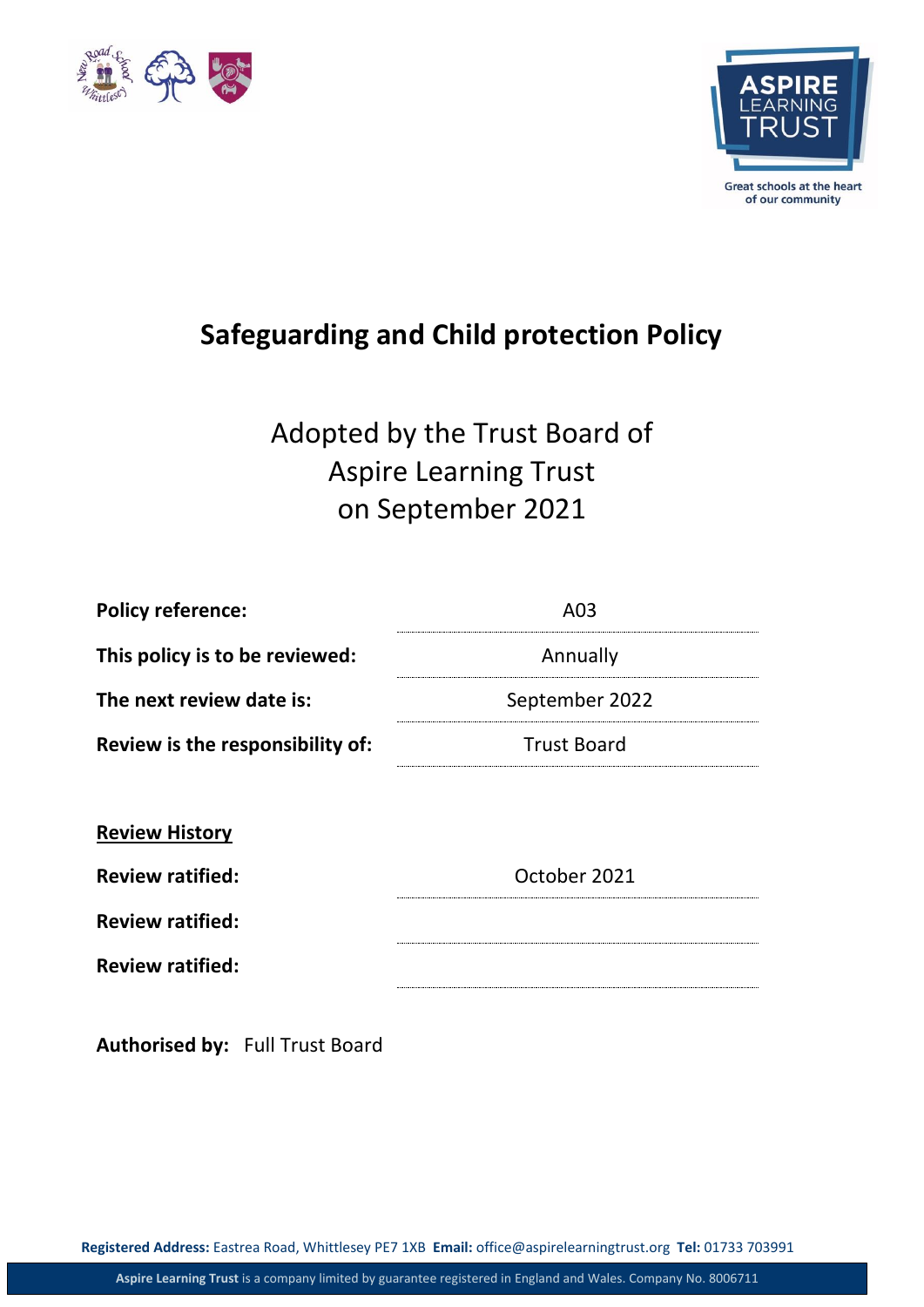| <b>Revisions made:</b> |          |                                                                                                                                            |
|------------------------|----------|--------------------------------------------------------------------------------------------------------------------------------------------|
| Date:                  | Page no. | <b>Description of changes:</b>                                                                                                             |
| Sept 21                |          | Updated in line with the new County Council Model Policy.<br>Ratification will be requested at the next Trust Board, 18th<br>October 2021. |
|                        |          |                                                                                                                                            |
|                        |          |                                                                                                                                            |
|                        |          |                                                                                                                                            |
|                        |          |                                                                                                                                            |
|                        |          |                                                                                                                                            |
|                        |          |                                                                                                                                            |
|                        |          |                                                                                                                                            |
|                        |          |                                                                                                                                            |
|                        |          |                                                                                                                                            |
|                        |          |                                                                                                                                            |
|                        |          |                                                                                                                                            |
|                        |          |                                                                                                                                            |
|                        |          |                                                                                                                                            |
|                        |          |                                                                                                                                            |
|                        |          |                                                                                                                                            |
|                        |          |                                                                                                                                            |
|                        |          |                                                                                                                                            |
|                        |          |                                                                                                                                            |
|                        |          |                                                                                                                                            |
|                        |          |                                                                                                                                            |
|                        |          |                                                                                                                                            |
|                        |          |                                                                                                                                            |
|                        |          |                                                                                                                                            |
|                        |          |                                                                                                                                            |
|                        |          |                                                                                                                                            |
|                        |          |                                                                                                                                            |
|                        |          |                                                                                                                                            |
|                        |          |                                                                                                                                            |
|                        |          |                                                                                                                                            |
|                        |          |                                                                                                                                            |
|                        |          |                                                                                                                                            |
|                        |          |                                                                                                                                            |
|                        |          |                                                                                                                                            |
|                        |          |                                                                                                                                            |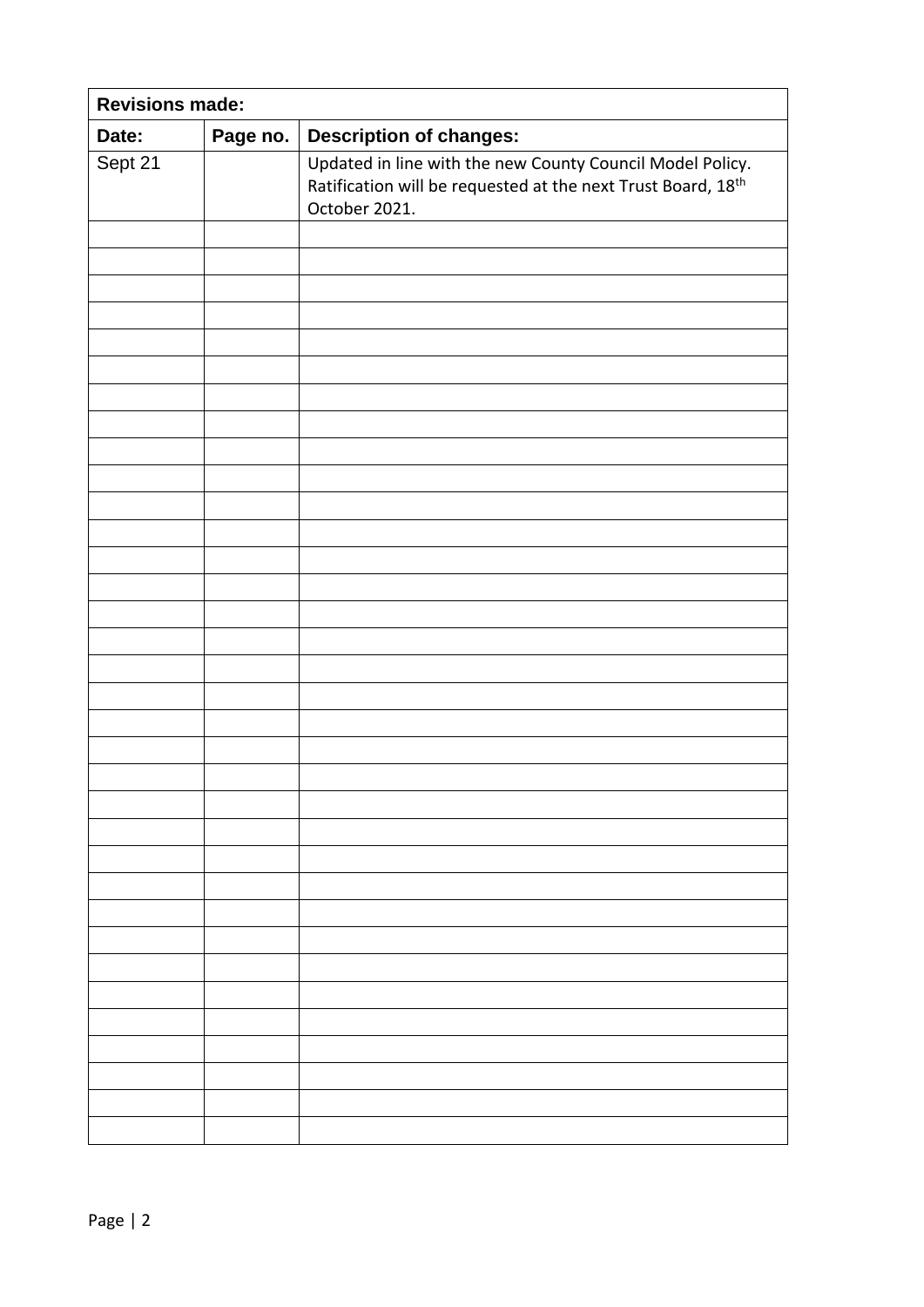### Introduction

Aspire Learning Trust fully recognises the responsibility it has under section 175 of the Education Act 2002, and the Education and Training (Welfare of Children) Act, 2021 to have arrangements in place to safeguard and promote the welfare of children.

This responsibility is more fully explained in the statutory guidance for schools and colleges 'Keeping Children Safe in Education' (September 2021). All staff must be made aware of their duties and responsibilities under Part One of this document, which are set out below.

Staff should read the above document together with 'Annex B' of 'Keeping Children Safe in Education', 2021 and 'What to do if you're worried a child is being abused: Advice for practitioners' (March 2015) if they are working directly with children. For those staff who do not work directly with children or where English is a second language, Annex A can be issued instead but this is a matter for the school/college to decide.

Through their day-to-day contact with pupils and direct work with families all staff in school have a responsibility to:

- Identify concerns early to prevent them from escalating;
- Provide a safe environment in which children can learn;
- Identify children who may benefit from early help;
- Know what to do if a child tells them he/she is being abused or neglected;
- Follow the referral process if they have a concern.

This policy sets out how the school's governing body discharges its statutory responsibilities relating to safeguarding and promoting the welfare of children who are pupils at the school. Our policy applies to **all** staff, paid and unpaid, working in the school including governors. Teaching assistants, mid-day supervisors, office staff as well as teachers can be the first point of disclosure for a child. Concerned parents/carers may also contact the school and its governors.

It is consistent with the Safeguarding Children Partnership Board procedures.

#### **There are four main elements to our policy:**

**PREVENTION** through the teaching and pastoral support offered to pupils and the creation and maintenance of a whole school protective ethos;

**PROCEDURES** for identifying and reporting cases, or suspected cases, of abuse. The definitions of the four categories of abuse are attached (see Appendix A);

**SUPPORTING CHILDREN** particularly those who may have been abused or witnessed violence towards others;

#### **PREVENTING UNSUITABLE PEOPLE WORKING WITH CHILDREN**

Processes are followed to ensure that those who are unsuitable to work with children are not employed.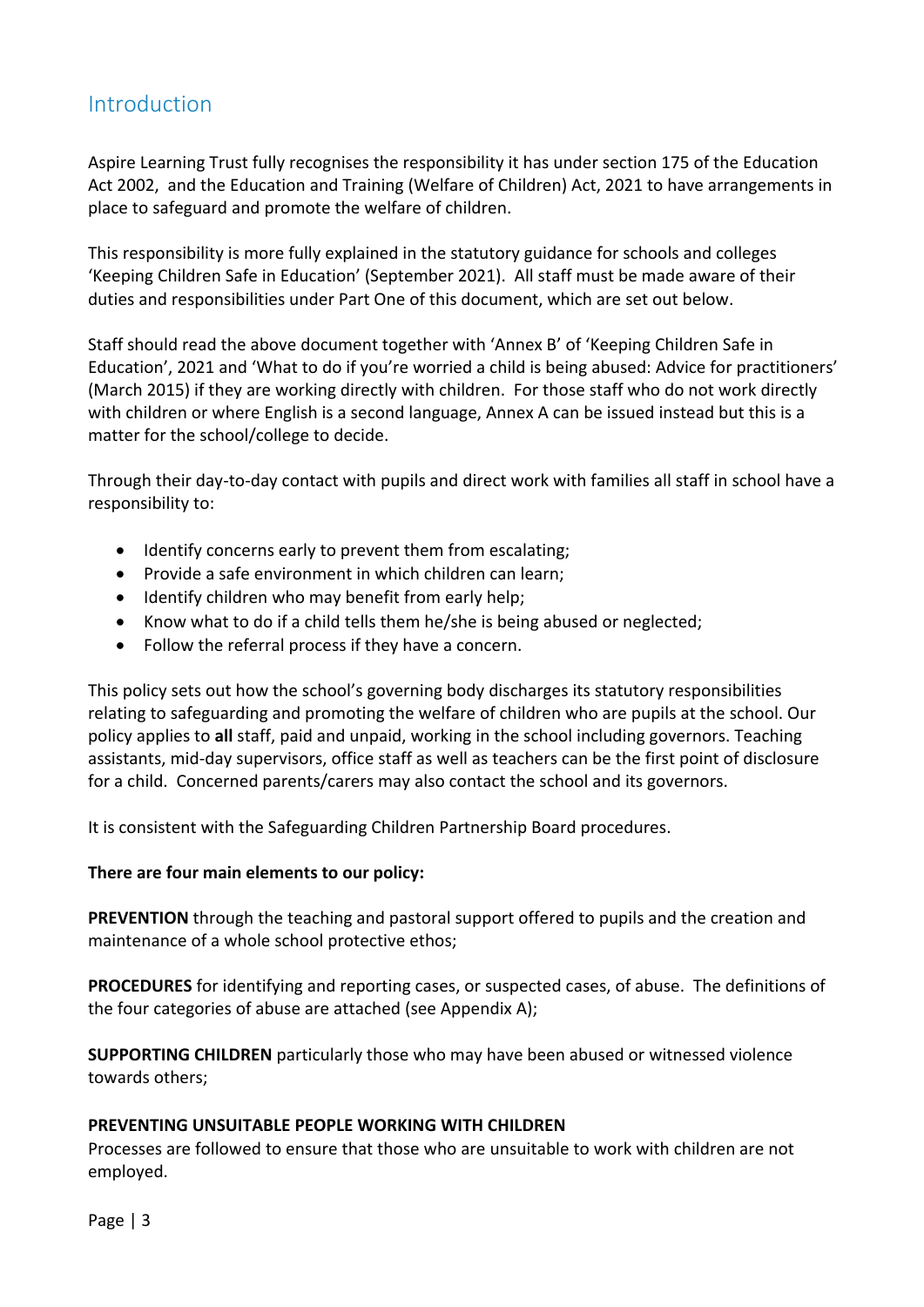This policy is available to parents on request and is on the school website.

### PREVENTION

- 1.0 We recognise that high self-esteem, confidence, supportive friends and good lines of communication with a trusted adult help to protect children.
- 1.1 The school will therefore:
	- 1.1.1 Establish and maintain an environment where children feel safe, including in a digital context, and are encouraged to talk and are listened to.
	- 1.1.2 Ensure children know that there are adults in the school whom they can approach if they are worried or in difficulty and their concerns will be taken seriously and acted upon as appropriate.
	- 1.1.3 For our Primary Schools:

Incorporate into the curriculum, activities and opportunities which equip children with the skills they need to stay safer from abuse in all contexts, including:

- How to recognise if family relationships are making them feel unhappy or unsafe and how to seek help or advice from others if needed.
- How to recognise who to trust and who not to trust, how to judge when a friendship is making them feel unhappy or uncomfortable and how to seek help or advice from others, if needed.
- The importance of permission-seeking and giving in relationships with friends, peers and adults.
- That some people behave differently online, including by pretending to be someone they are not.
- The rules and principles for keeping safe online, how to recognise risks, harmful context and contact and how to report them.
- How to critically consider their online friendships and sources of information including awareness of the risks associated with people they have never met.
- About the concept of privacy and the implications of it for both children and adults; including that it is not always right to keep secrets if they relate to being safe.
- That each person's body belongs to them, and the differences between appropriate and inappropriate or unsafe physical, and other, contact.
- How to respond safely and appropriately to adults they may encounter (in all contexts, including online) whom they do not know.
- How to recognise and report feelings of being unsafe or feeling bad about any adult.
- How to ask for advice or help for themselves or others, and to keep trying until they are heard.
- How to report concerns or abuse, and the vocabulary and confidence needed to do so.
- Where to get advice e.g. family, school and/or other sources.
- 1.1.4 For our Secondary Schools: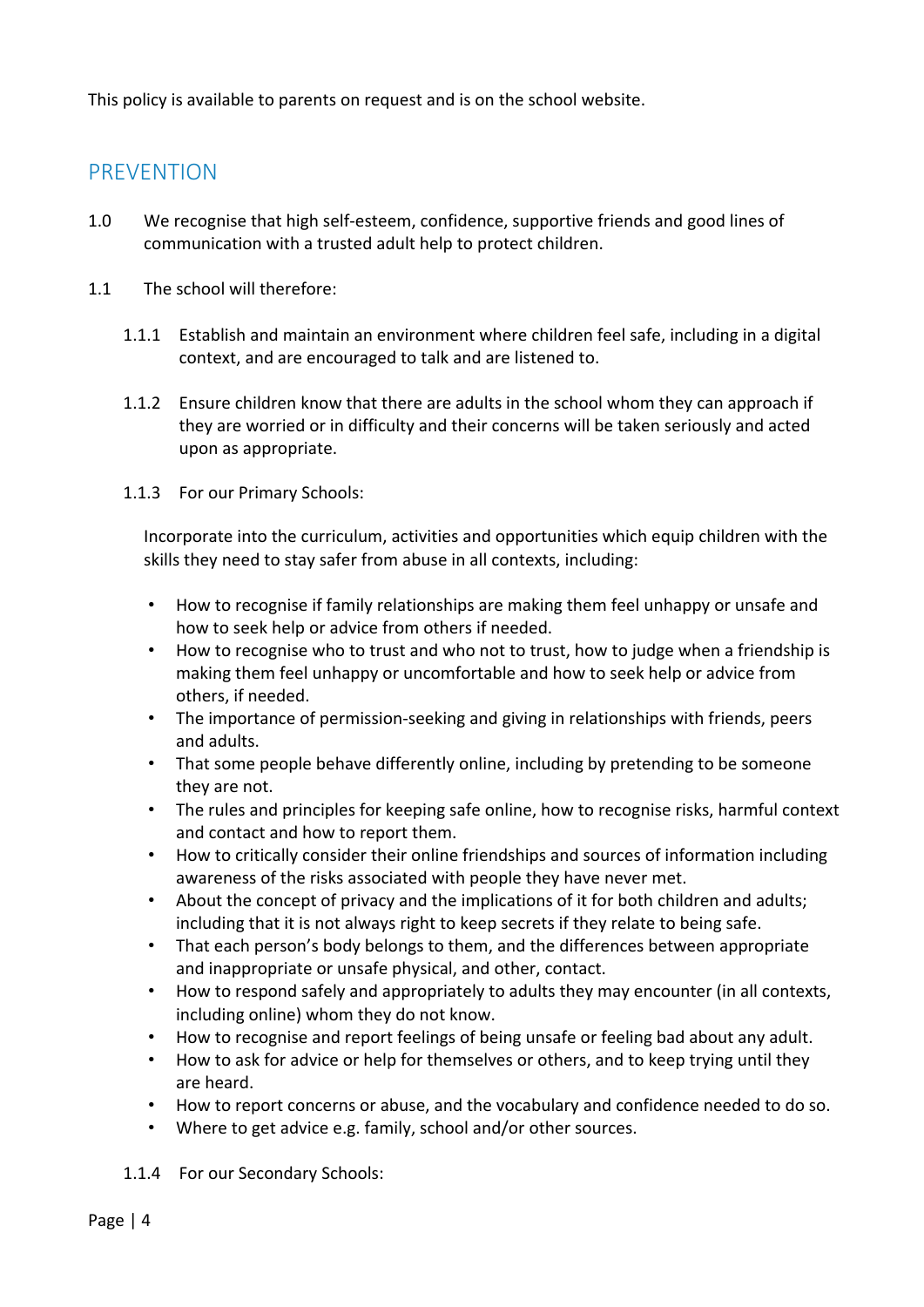Incorporate into the curriculum, activities and opportunities which equip children with the skills they need to stay safer from abuse in all contexts, including:

- How to: determine whether other children, adults or sources of information are trustworthy: judge when a family, friend, intimate or other relationship is unsafe (and to recognise this in others' relationships); and, how to seek help or advice, including reporting concerns about others, if needed
- The characteristics of positive and healthy friendships
- That some types of behaviour within relationships are criminal, including violent behaviour and coercive control
- What constitutes sexual harassment and sexual violence and why these are always unacceptable
- About online risks, including that any material someone provides has the potential to be shared online and the difficulty of removed potentially compromising material placed online
- What to do and where to get support to report material or manage issues online
- The impact of viewing harmful content
- That specifically explicit material e.g. pornography presents a distorted picture of sexual behaviours, can damage the way people see themselves in relation to others and negatively affect how they behave towards sexual partners.
- That sharing and viewing indecent images of children (including those created by children) is a criminal offence which carries severe penalties including jail
- The concepts of, and laws relating to, sexual consent, sexual exploitation, abuse, grooming, coercion, control, harassment, rape, domestic abuse, forced marriage, honour-based abuse and FGM and how they can affect current and future relationships.
- How people can actively communicate and recognise consent from others, including sexual consent and how and when that can be withdrawn (in all contexts including online).
- 1.1.5 We use One Decision to support our Primary PSHE curriculum.
- 1.1.6 We use Safer Corridors Toolkit developed by the Cambridgeshire PHSE Service which supports schools and colleges in preventing and reducing sexual violence and harassment and responding to incidents.

### **PROCEDURES**

2.1 We will follow the procedures set out in the Cambridgeshire and Peterborough Safeguarding Children Partnership Board 'Inter-Agency Procedures'. A copy of these procedures can be found on their website: <http://www.safeguardingcambspeterborough.org.uk/children-board/>

#### **2.2.1 The Designated Safeguarding Lead is:**

- **SHS: Richard Potter**
- **NRS: Rachel Bains**
- **PLNPS: Alison Brudenell**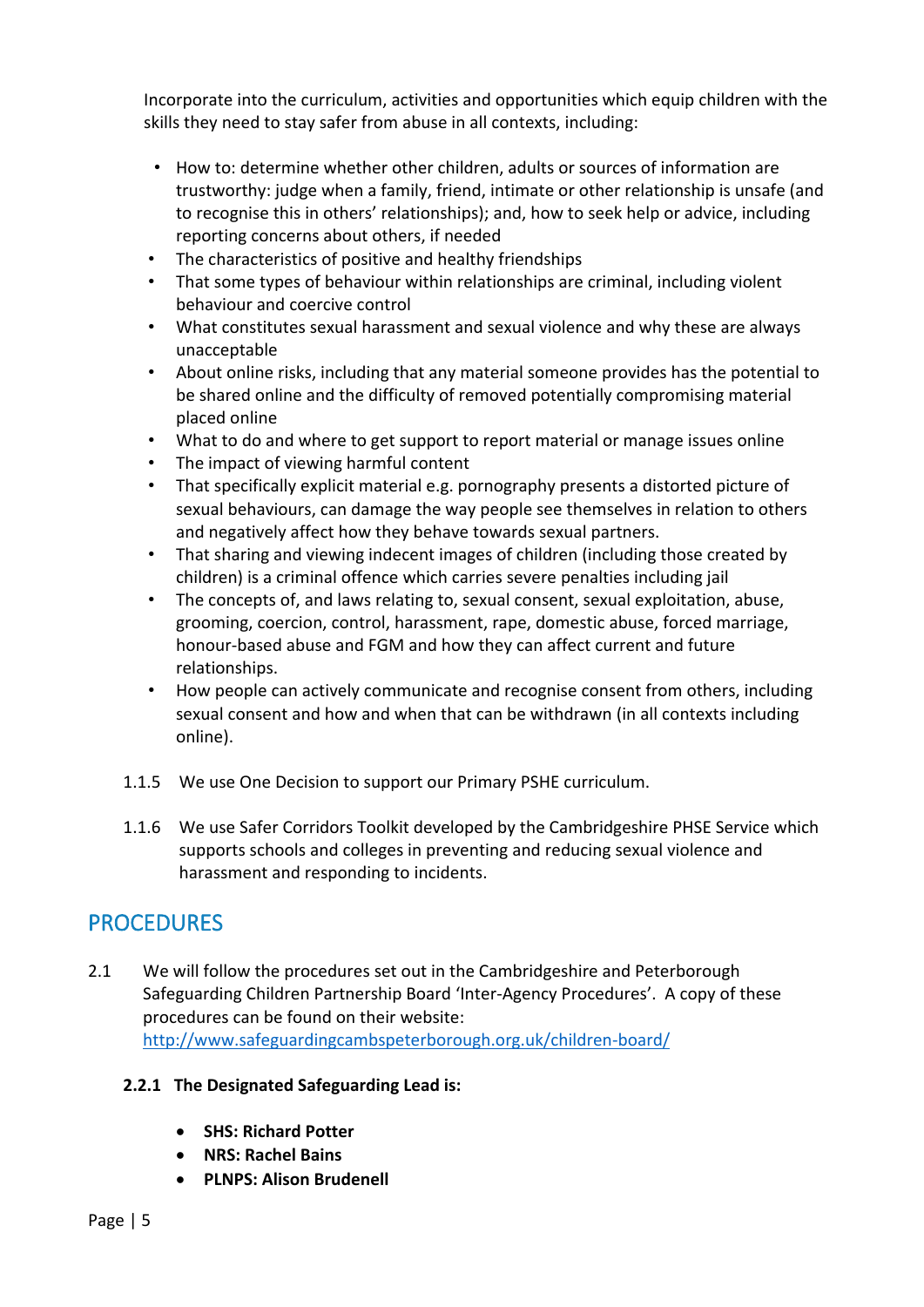#### **2.2.2 The following members of staff have also received the Designated Safeguarding Lead training:**

#### **Aspire Central Team**

• Duncan Ramsey

#### **Sir Harry Smith Community College**

- Dawn White
- Wendy Crick
- Anna Greville
- Jill Harwood
- Jade Broughton
- Louise Pope [to be trained Autumn 2021]

#### **Park Lane Primary and Nursery School**

- Donna Smith
- Rob Litten

#### **New Road Primary and Nursery School**

- Rob Litten
- Pippa Williams

#### **2.2.3 The nominated Trustee for Safeguarding and Child Protection is:**

• Jo Phillips

#### **2.3 The Trust will:**

- 2.3.1 Ensure that each school appoints a senior member of staff, from the leadership team, to the role of Designated Safeguarding Lead (DSL). The DSL will take lead responsibility for safeguarding and child protection. Whilst the activities of the DSL can be delegated to appropriately trained deputies, (Deputy Designated Safeguarding Lead, DDSL), the lead responsibility for safeguarding and child protection remains with the DSL and cannot be delegated.
- 2.3.2 Ensure that the role of DSL and DDSL is explicit in the role holder's job description.
- 2.3.3 Ensure that the DSL has the appropriate status and authority within the school to carry out the duties of the post. Give the DSL the time, funding, training, resources and support to provide advice and support to other staff on child welfare and child protection matters. (See 'Keeping Children Safe in Education, 2021, Annex C). Ensure that the DSL and deputies have undertaken the two day training provided by the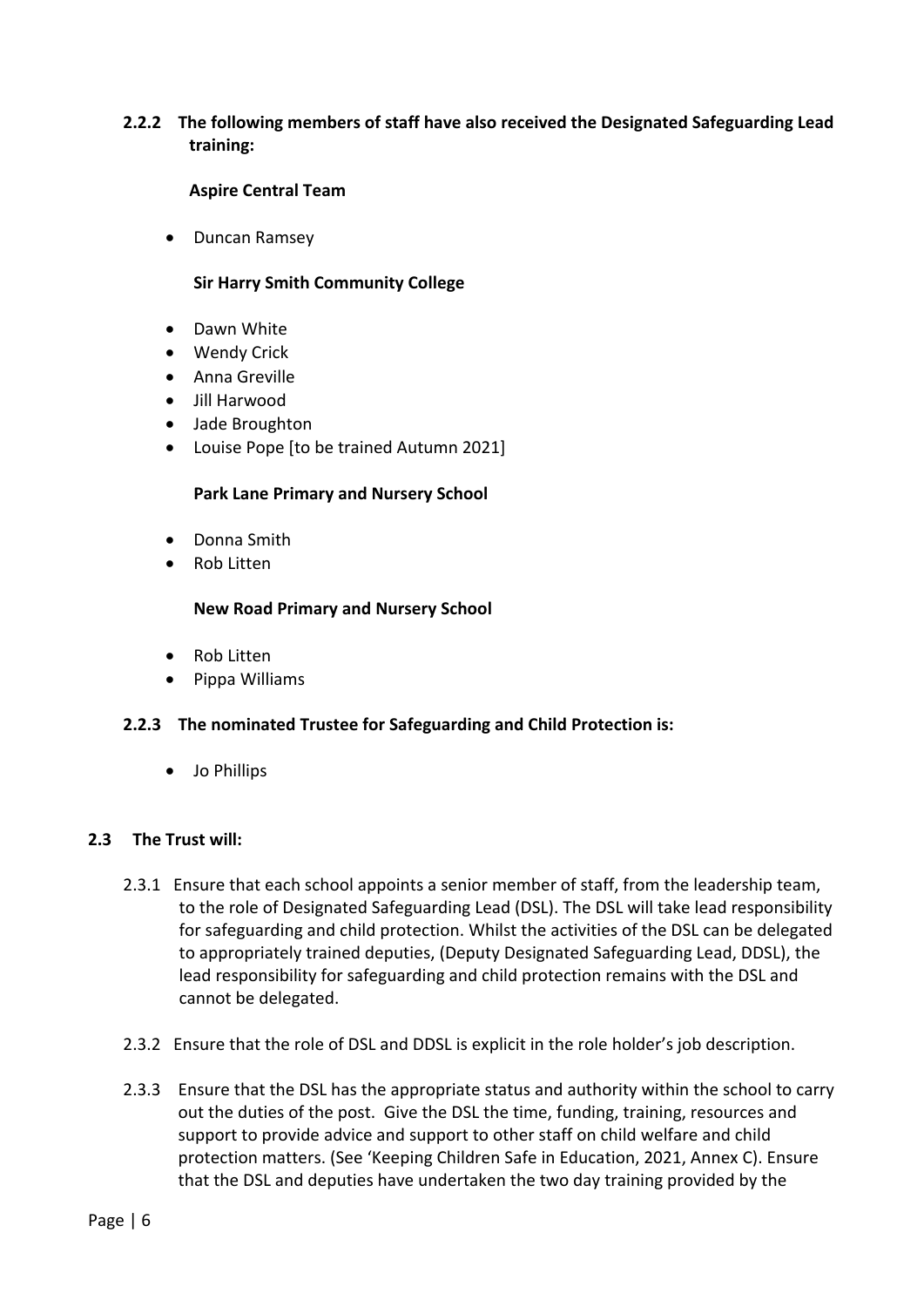Education Safeguarding Team and that this training is updated **at least every two years.**

- 2.3.4 Ensure that in addition to the formal training set out above, the DSL and DDSLs refresh their knowledge and skills e.g. via bulletins, meetings or further reading **at least annually**.
- 2.3.5 Ensure that every member of staff, paid and unpaid, and the governing body knows who the Designated Safeguarding Leads and Deputies are and the procedures for passing on concerns from the **point of induction**.

Each school will state these arrangements in their local safeguarding policy.

 In all cases 'Staff members are required to log a concern and submit it to the DSL/DDSL immediately.

2.3.6 Ensure that the DSL or DDSL are always available (during school hours, during termtime) to discuss any safeguarding concerns and that all staff are clear upon the course of action they must take if in exceptional circumstances the DSL and DDSL are not available.

#### **SHSCC**

Six trained safeguarding leads ensure through daily communication that there is always someone on site during school hours, during term time. Richard Potter has made his mobile available and should there be any concerns as a matter of course we have Safeguarding posters in toilets, offices and classrooms with details of safeguarding leads and also who to contact if it was after hours and no safeguarding leads were contactable to the extent where should they not be able to get a safeguarding lead or SLT there is a telephone contact for advice from social care – these are in toilets, offices and staffroom.

#### **Trust Primary Schools**

In the event that the DSL or DDSL are unavailable, staff will immediately notify a senior member of staff and contact the DSL or DDSL at another primary school in the Trust.

- 2.3.7 Liaise with the three safeguarding partners (Local Authority, clinical commissioning group and police) as appropriate and work with other agencies in line with Working Together to Safeguard Children, 2018.
- 2.3.8 Nominate a governor for safeguarding and child protection who has undertaken appropriate training.
- 2.3.9 Ensure every member of staff and every governor knows:
	- the name of the Designated Safeguarding Lead/Deputies and their role;
	- how to identify the signs of abuse and neglect;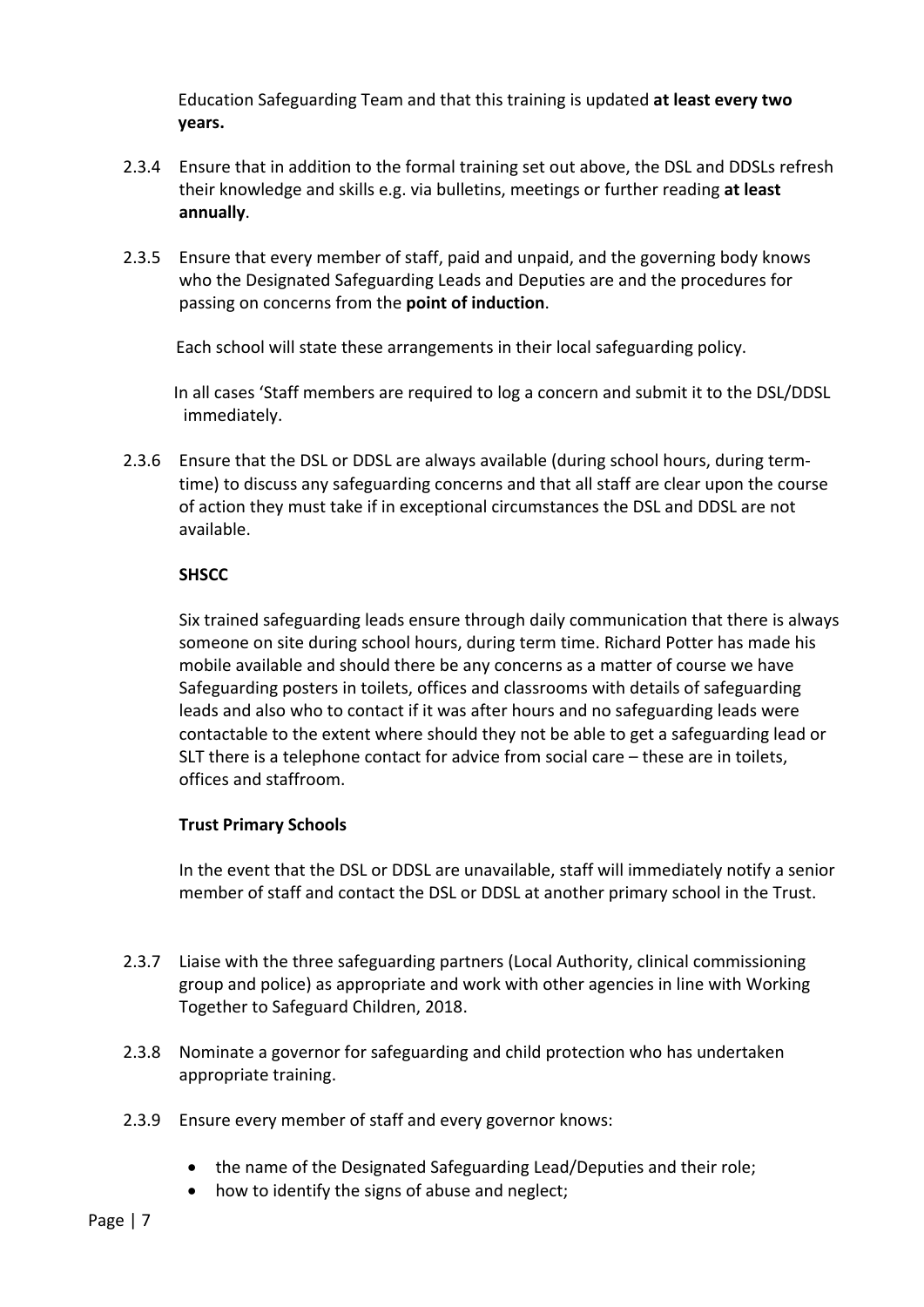- how to pass on and record concerns about a pupil/student;
- that they have an individual responsibility to be alert to the signs and indicators of abuse; and for referring safeguarding concerns to the DSL/DDSL;
- that they have a responsibility to provide a safe environment in which children can learn;
- where to find the Inter–Agency Procedures on the Safeguarding Children Partnership Board website;
- their role in the early help process;
- the process for making referrals to children's social care;
- the safeguarding response to children who go missing in education.
- 2.3.10 Ensure all staff members undergo safeguarding and child protection training at induction. Ensure that staff training is regularly updated and that in addition to this training all staff members receive regular safeguarding and child protection updates as required **but at least annually.**
- 2.3.11 Ensure that **all** staff, paid and unpaid, recognise their duty and feel able to raise concerns about poor or unsafe practice in regard to children and that such concerns are addressed sensitively and effectively in a timely manner in accordance with agreed whistle-blowing policies.
- 2.3.12 Ensure that parents are informed of the responsibility placed on the school and staff in relation to child protection by setting out these duties on the school website.
- 2.3.13 Ensure that this policy is available publicly either via the school website *or* by other means.
- 2.3.14 Help promote educational outcomes by sharing the information about the welfare, safeguarding and child protection issues that children who have or have had a social worker are experiencing with teachers and school and college leadership staff.
- 2.3.15 Where pupils are educated off site or in alternative provision, the school and the provider will have clear procedures about managing safeguarding concerns between the two agencies. Written confirmation that the alternative provider has carried out appropriate safeguarding checks on individuals working at the establishment will be sought by the school.

#### **2.4 Liaison with Other Agencies**

The school will:

- 2.4.1 Work to develop effective links with relevant services to promote the safety and welfare of all pupils/students.
- 2.4.2 Co-operate as required, in line with 'Working Together to Safeguard Children,' (July 2018), with key agencies in their enquiries regarding child protection matters including attendance and providing written reports at child protection conferences and core groups.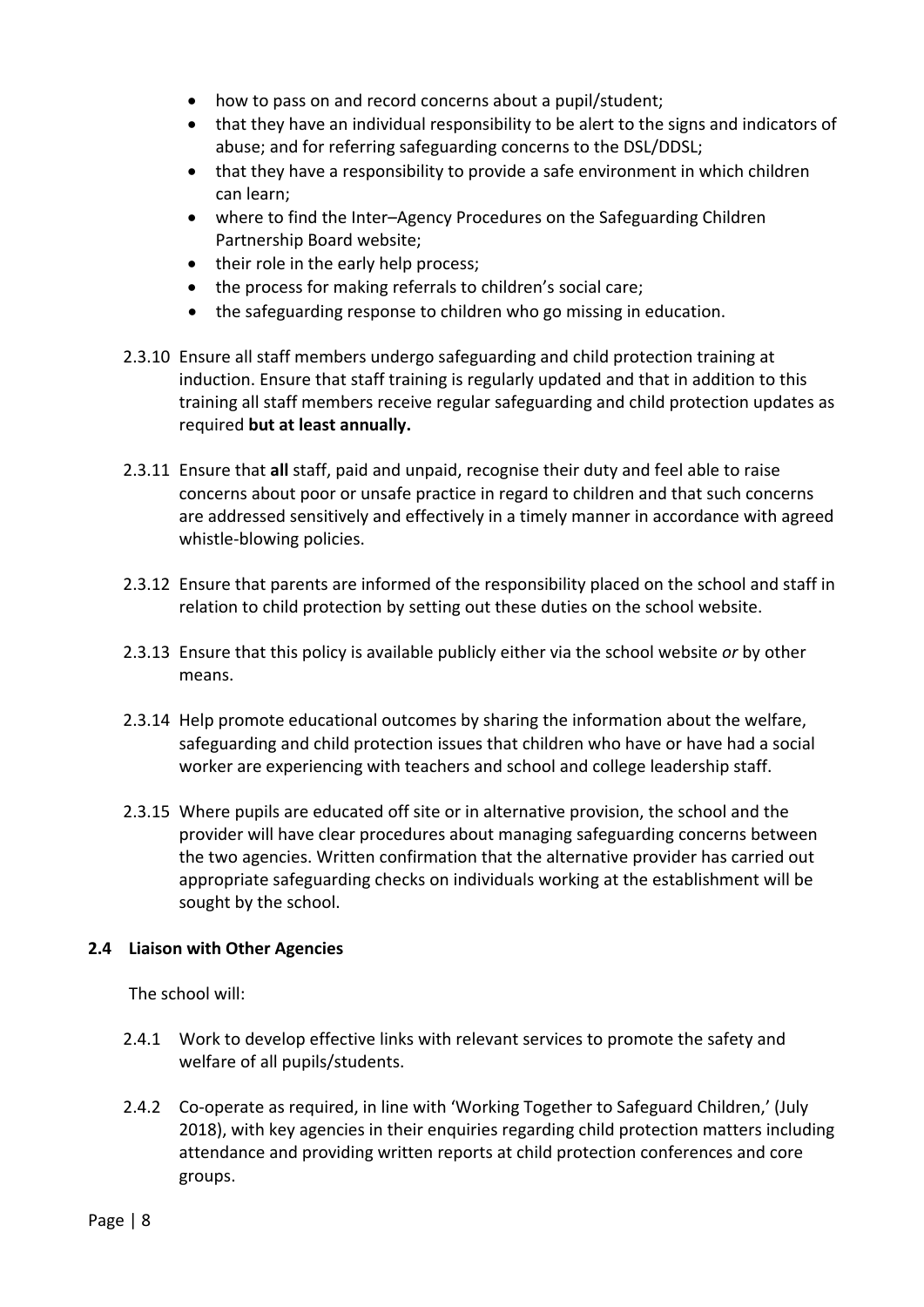- 2.4.3 Notify the relevant Social Care Team immediately if:
	- it should have to exclude a pupil who is subject to a Child Protection Plan (whether fixed term or permanently);
	- there is an unexplained absence of a pupil who is subject to a Child Protection Plan;
	- there is any change in circumstances to a pupil who is subject to a Child Protection Plan.
- 2.4.4 When a pupil who is subject to a child protection plan leaves, information will be transferred to the new school immediately. The Child Protection Chair and Social Work Team will also be informed.

#### **2.5 Record Keeping**

The school will:

- 2.5.1 Keep clear, detailed, accurate, written records of concerns about children (noting the date, event and action taken), even where there is no need to refer the matter to Social Care immediately.
- 2.5.2 All concerns, discussions and decisions made, and the reasons for those decisions, should be recorded in writing. It is good practice to keep concerns and referrals in a separate safeguarding file for each child.
- 2.5.3 Records should include:
	- a clear and comprehensive summary of the concern;
	- details of how the concern was followed up and resolved;
	- a note of any action taken, decisions reached and the outcome.
- 2.5.4 Either hardcopy safeguarding files should be kept confidential and stored securely.

or

Electronic records are stored on an identified, purpose-built, secure platform (e.g. MyConcern or CPOMS).

2.5.5 Ensure all relevant safeguarding records are sent to the receiving school or establishment when a pupil moves schools, within five days, in accordance with 'Keeping Children Safe in Education, 2021, (page 148) and the Education Safeguarding Team's Guidance on Keeping and Managing Child Safeguarding Records.

The DSL will consider whether it would be appropriate to share information with the new school/college in advance of a child leaving.

2.5.6 Make parents aware that such records exist except where to do so would place the child at risk of harm.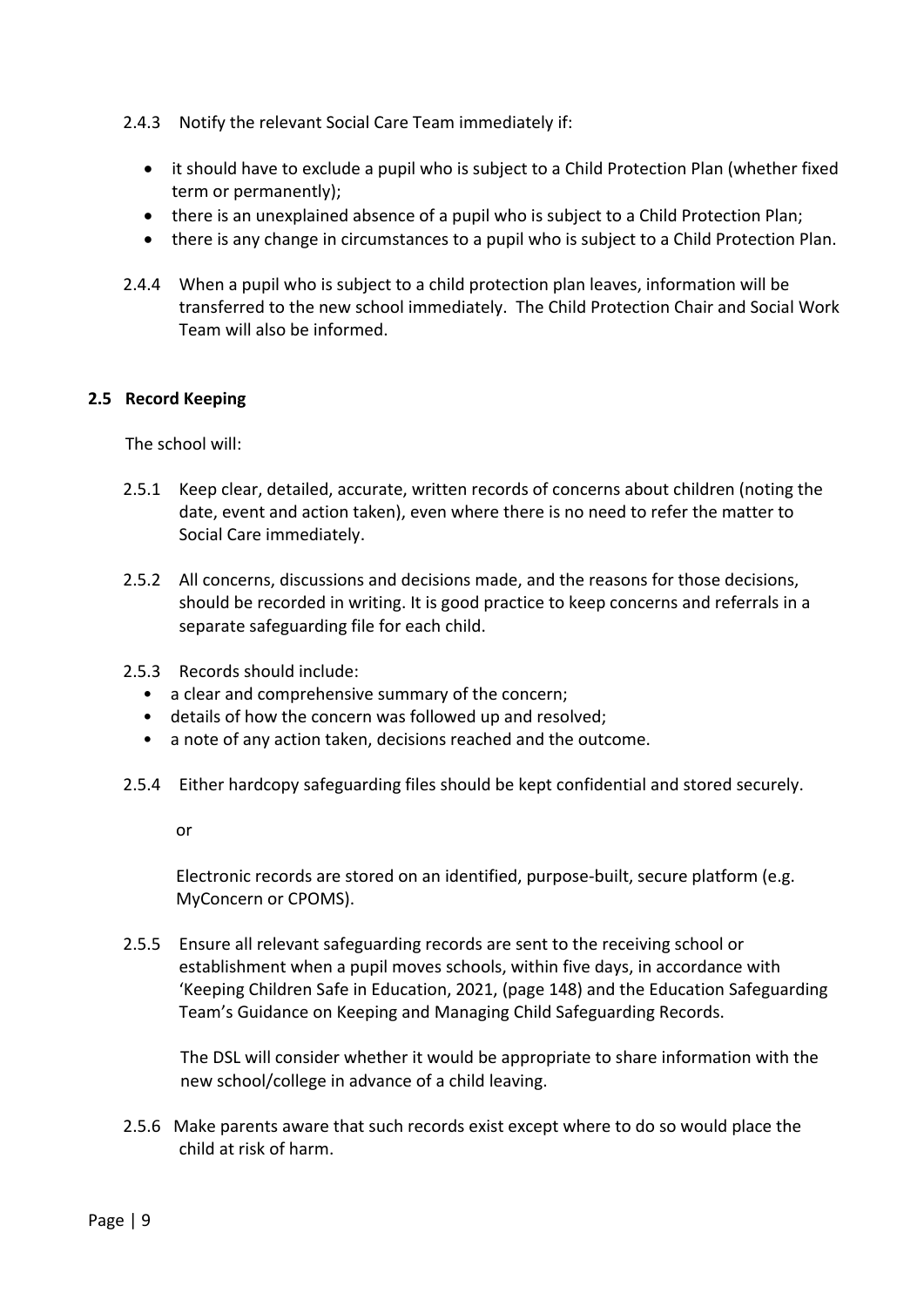2.5.7 Ensure all actions and decisions are be led by what is considered to be in the best interests of the child.

#### **2.6 Confidentiality and information sharing**

2.6.1 Information about children and their families is defined as 'special category data', i.e. information that identifies a living individual. Collection, storage and sharing of personal data is governed by the UK General Data Protection Regulations (UK GDPR) and the Data Protection Act 2018.

The school will:

- 2.6.2 Ensure staff and volunteers adhere to confidentiality protocols and that information is shared appropriately.
- 2.6.3 Ensure staff are aware that they have a professional responsibility to share information with other agencies in order to safeguard children, (as set out in 'Information sharing; Advice for practitioners providing safeguarding services to children, young people, parents and carers,' DfE, July 2018).
- 2.6.4 Ensure that if a member of staff receives a Subject Access Request (under the Data Protection Act 2018) from a pupil or parent they will refer the request to the DSL or Headteacher.
- 2.6.5 Ensure staff are clear with children that they cannot promise to keep secrets.

The Designated Safeguarding Lead/Deputies will:

- 2.6.6 Disclose information about a pupil to other members of staff on a 'need to know' basis. Parental consent may be required.
- 2.6.7 Aim to gain consent to share information and be mindful of situations where to do so would place a child at increased risk of harm. Information may be shared without consent if a person believes that there is good reason to do so, and that the sharing of information will enhance the safeguarding of a child in a timely manner.
- 2.6.8 Record when decisions are made to share or withhold information, who information has been shared with and why. (See 'Working Together to Safeguard Children,' July 2018)
- 2.6.9 In cases where the 'serious harm test' is met, schools must withhold providing the data in compliance with schools' obligations under the Data Protection Act 2018 and the UK GDPR. Where in doubt schools should seek independent legal advice.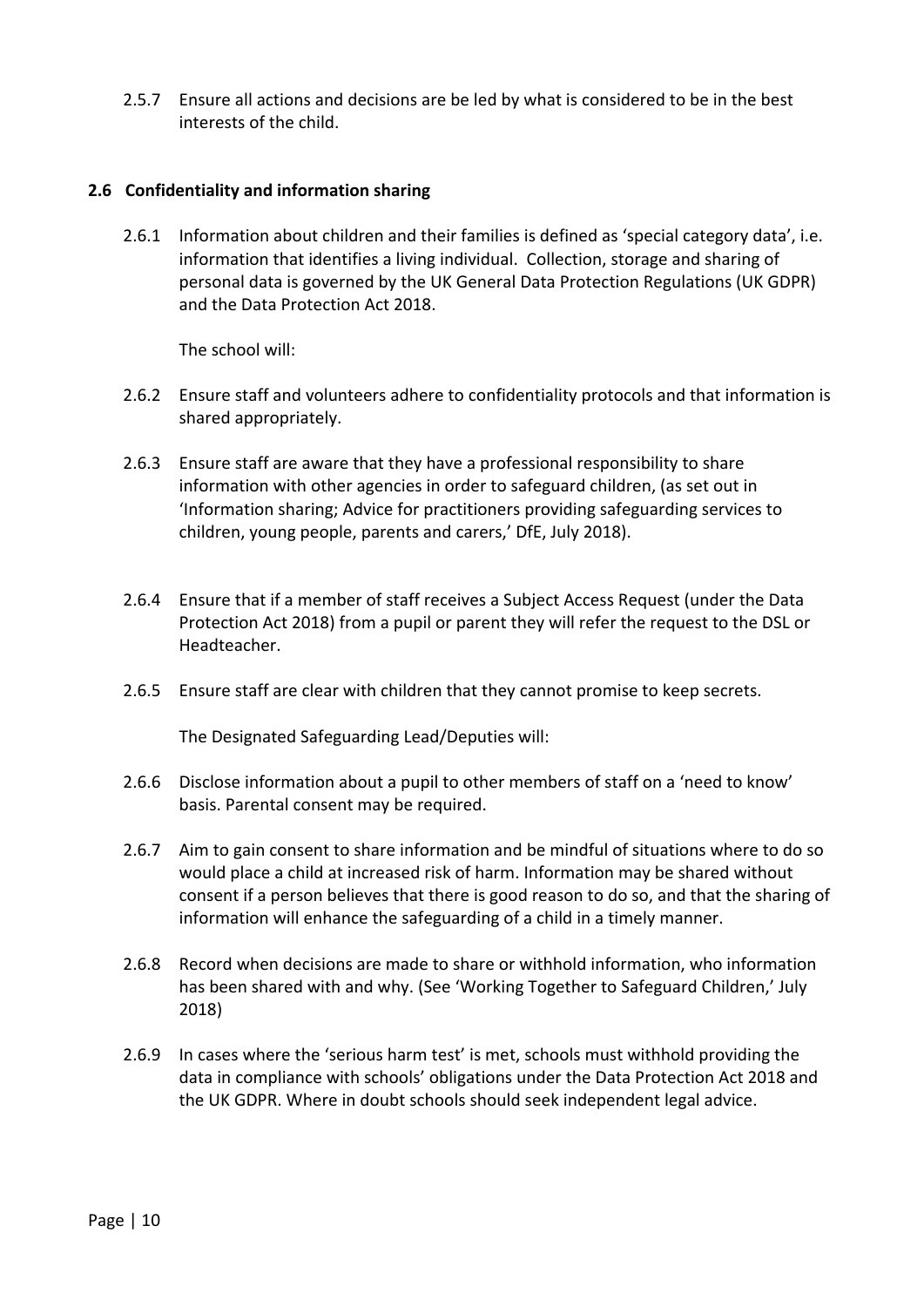2.6.10 Seek advice about confidentiality from outside agencies if required. (See 'Information sharing; Advice for practitioners providing safeguarding services to children, young people, parents and carers,' DfE, July 2018).

#### **2.7 Communication with Parents/Carers**

- 2.7.1 Ensure that parents/carers are informed of the responsibility placed on the school and staff in relation to child protection by setting out its duties in the school prospectus/website.
- 2.7.2 Undertake appropriate discussion with parents/carers prior to involvement of another agency unless the circumstances preclude this action.
- 2.7.3 Discuss with Children's Social Care if the school/college believes that notifying parents could place the child or another person at immediate risk of harm or prejudice the prevention or detection of crime.
- 2.7.4 Record what discussions have taken place with parents or if a decision has been made not to discuss it with parents, the rationale must be recorded. Records may subsequently be disclosable to relevant partner agencies if Child Protection proceedings commence.

#### **2.8 Peer on Peer Abuse**

We recognise that peer on peer abuse can manifest itself in many ways. This can include but is not limited to: bullying (including cyberbullying, prejudice-based and discriminatory bullying); abuse within intimate partner relationships; physical abuse such as hitting, kicking, shaking, biting, hair pulling, or otherwise causing physical harm; sexual violence and sexual harassment; consensual and non-consensual sharing of nudes and semi-nudes images and/or videos; causing someone to engage in sexual activity without consent, such as forcing someone to strip, touch themselves sexually, or to engage in sexual activity with a third party; upskirting part of the Voyeurism (Offences) Act, April 2019) and initiation/ hazing type violence and rituals. Addressing inappropriate behaviour (even if it appears to be relatively innocuous) can be an important intervention that helps prevent problematic, abusive and/or violent behaviour in the future.

2.8.1 All forms of peer on peer abuse are unacceptable and will be taken seriously.

The school will therefore:

- 2.8.2 Create a whole school protective ethos in which peer on peer abuse, including sexual violence and sexual harassment will not be tolerated.
- 2.8.3 Provide training for staff about recognising and responding to peer on peer abuse, including raising awareness of the gendered nature of peer abuse, with girls more likely to be victims and boys perpetrators.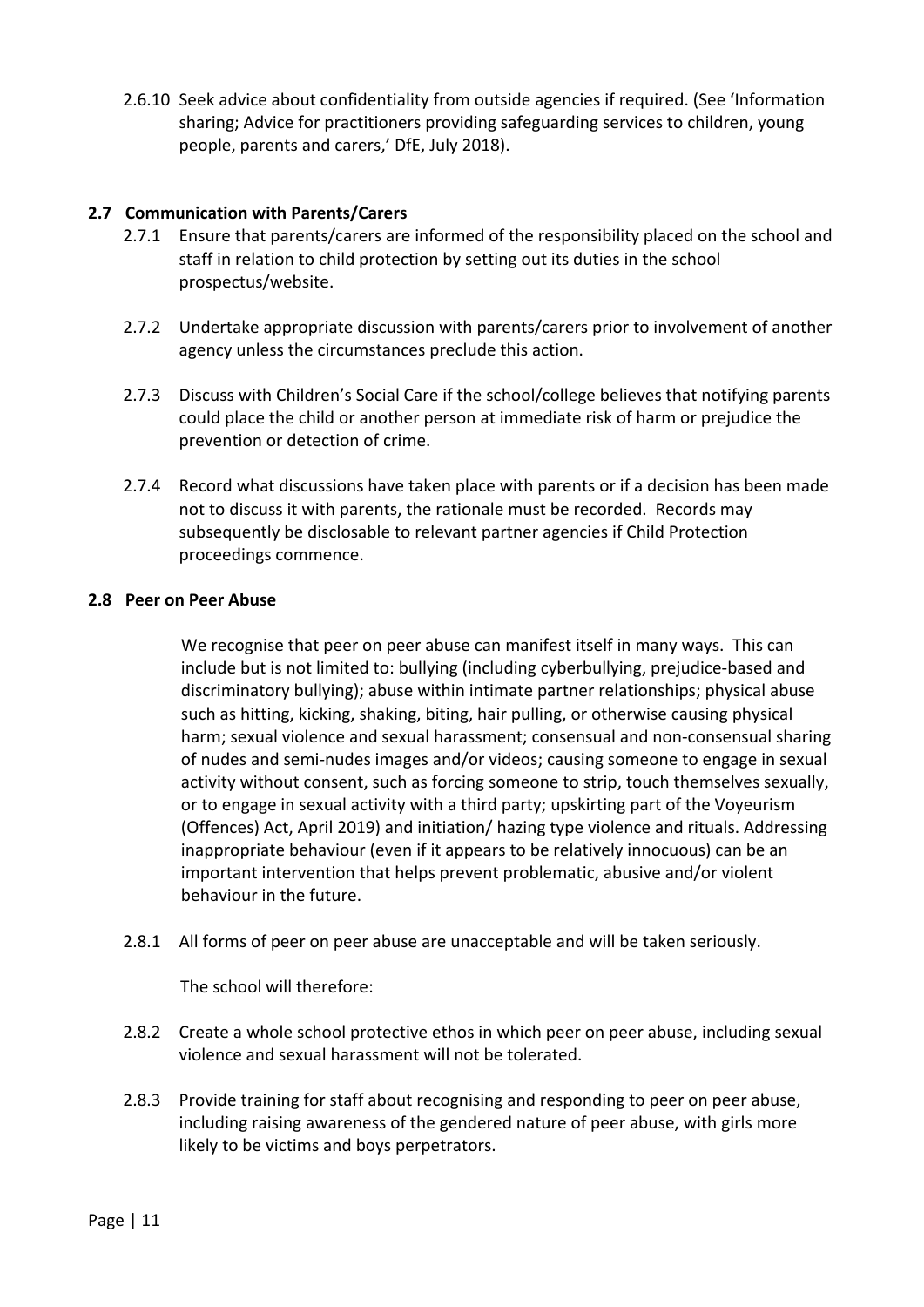- 2.8.4 Ensure that staff do not dismiss instances of peer on peer abuse, including sexual violence and sexual harassment as an inevitable part of growing up.
- 2.8.5 Include within the curriculum, information and materials that support children in keeping themselves safe from abuse, including abuse from their peers and online.
- 2.8.6 Provide high quality Relationship and Sex Education (RSE) and/or enrichment programmes including teaching about consent.
- 2.8.7 Ensure that staff members follow the procedures outlined in this policy when they become aware of peer on peer abuse.
- 2.8.8 Staff should be aware that some groups are potentially more at risk. Evidence shows girls, children with special educational needs and disabilities (SEND) and LGBT children are at greater risk.

#### **2.9 Dealing with Sexual Violence and Sexual Harassment between children**

2.9.1 Sexual violence and sexual harassment can occur between two children of any age and sex from primary to secondary stage and into colleges. It can also occur online. It can also occur through a group of children sexually assaulting or sexually harassing a single child or group of children.

Children who are victims of sexual violence and sexual harassment will likely find the experience stressful and distressing. This will, in all likelihood, adversely affect their educational attainment and will be exacerbated if the alleged perpetrator(s) attends the same school or college. Sexual violence and sexual harassment exist on a continuum and may overlap, they can occur online and face to face (both physically and verbally) and are never acceptable.

The school will:

- 2.9.2 Be clear that sexual violence and sexual harassment will not be tolerated.
- 2.9.3 Provide training for staff on how to manage a report of sexual violence or sexual harassment.
- 2.9.4 Make decisions on a case-by-case basis.
- 2.9.5 Reassure victims that they are being taken seriously, offer appropriate support and take the wishes of the victim into account when decision making.
- 2.9.6 Implement measures to keep the victim, alleged perpetrator and if necessary other children and staff members, safe. Record any risk assessments and keep them under review.
- 2.9.7 Give consideration to the welfare of both the victim(s) and perpetrator(s) in these situations.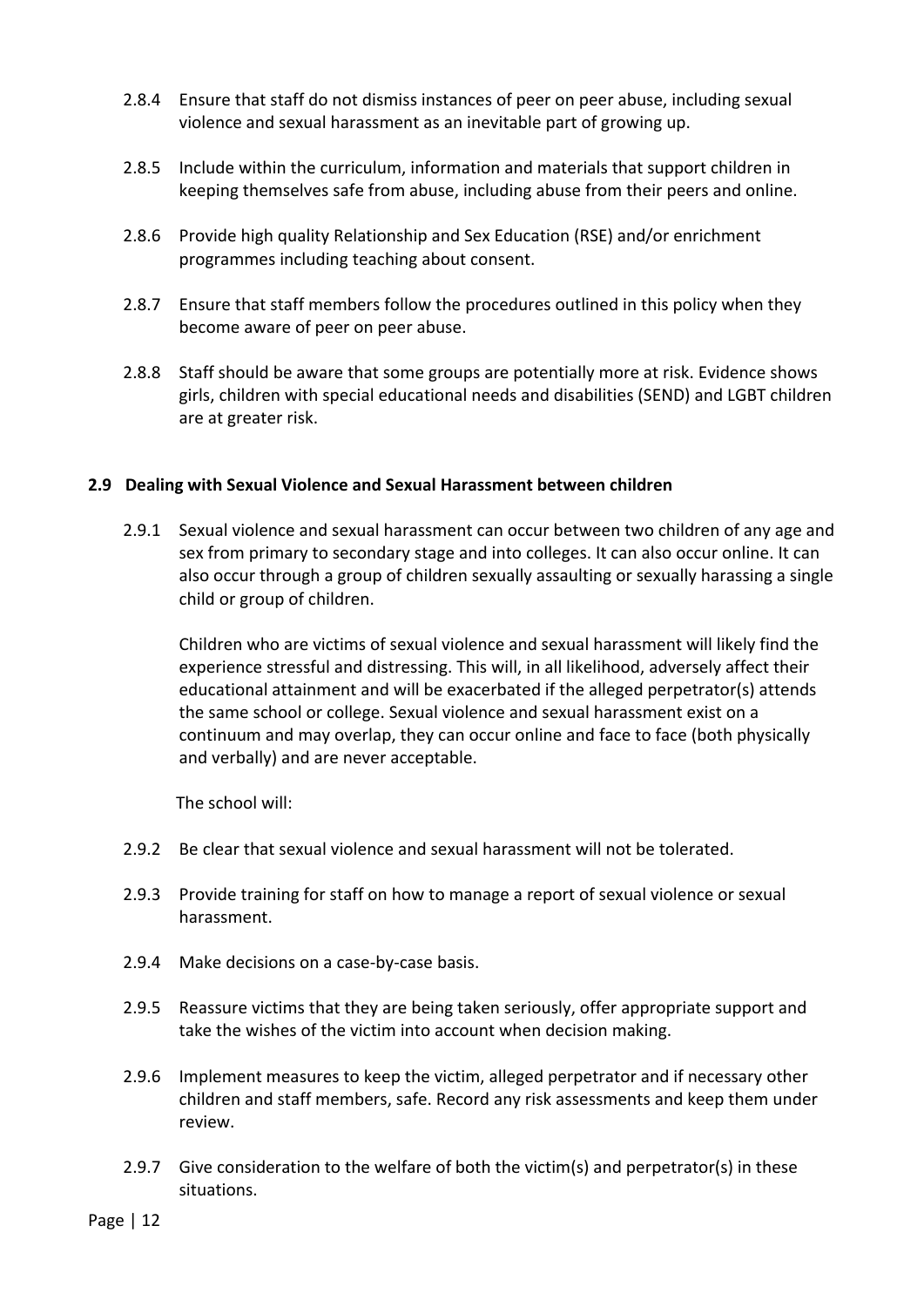- 2.9.8 Liaise closely with external agencies, including police and social care, when required.
- 2.9.9 Refer to 'Keeping Children Safe in Education Part Five', 2021, 'Sexual violence and sexual harassment between children in schools and colleges,' (DfE, September, 2021) for full details of procedures to be followed in such cases. Also see 'Sharing nudes and semi-nudes: advice for education settings working with children and young people' (UKCIS, December 2020)

### SUPPORTING CHILDREN

The school recognises that **any** child may be subject to abuse and that mental health problems can, in some cases, be an indicator that a child has suffered or is at risk of suffering abuse, neglect or exploitation and as such will support all children by:

- 3.1 Providing curricular opportunities to encourage self-esteem and self-motivation.
- 3.2 Creating an ethos that actively promotes a positive, supportive and safe environment and values the whole community.
- 3.3 Applying the school's behaviour policy effectively. All staff will agree on a consistent approach, which focuses on the behaviour of the child but does not damage the pupil's sense of self-worth. The school will ensure that the pupil knows that some behaviour is unacceptable but s/he is valued and not to be blamed for any abuse which has occurred.
- 3.4 Liaise with the senior mental health lead where safeguarding concerns are linked to mental health in school/college for advice on case management.
- 3.5 Liaising with other agencies which support the pupil such as Social Care, Child and Adolescent Mental Health Services, Cambridgeshire Sexual Behaviour Service or Early Help Teams.
- 3.6 Promote supportive engagement with parents and/or carers in safeguarding and promoting the welfare of children, including where families may be facing challenging circumstances
- 3.7 The school recognises that whilst **any** child may benefit from early help, staff are encouraged to consider the wider environmental factors present in a child's life which could pose a threat to their welfare or safety, (contextual safeguarding). Staff are required to be particularly alert to the potential need for early help for children in particular circumstances. Please see pages 8 – 9 of Keeping Children Safe in Education, 2021 for the complete list. The list includes: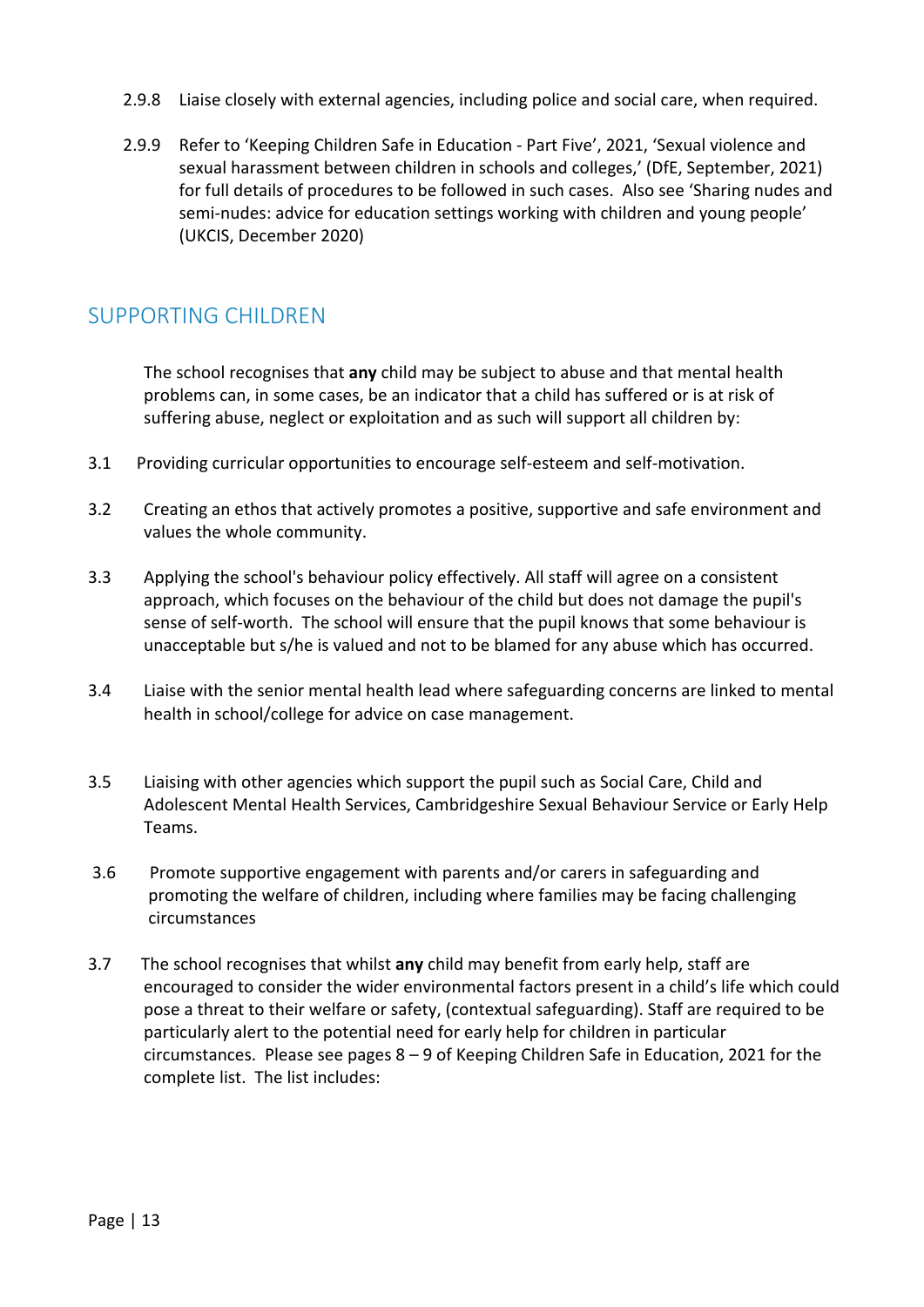#### **3.6.1 Children with Disabilities, Additional Needs or Special Educational Needs**

We recognise that, statistically, children with additional needs, special educational needs, emotional and behavioural difficulties and disabilities are most vulnerable to abuse. School staff who deal with children with complex and multiple disabilities and/or emotional and behavioural problems should be particularly sensitive to indicators of abuse*.* 

The school has pupils with emotional and behavioural difficulties and/or challenging behaviours. The school will support staff to decide appropriate strategies that will reduce anxiety for the individual child and raise self–esteem as part of an overall behaviour support plan agreed with parents/carers.

As part of the PSHE curriculum staff will teach children personal safety skills commensurate with their age, ability and needs. Children will be taught personal safety skills such as: how to recognise if they are feeling unsafe including within family relationships and friendships; how to ask for help; the difference between safe and unsafe secrets; the difference between safe and unsafe physical contact; and how recognise and manage risk including in a digital context. The content of lessons will be shared with parents/carers so that these skills can be supported at home.

The school has pupils who may have communication difficulties and we are aware that they are vulnerable to abuse because they are unable to express themselves to others. Instead, such children will often exhibit changes in behaviours or signs and indicators of abuse recognised by staff with a good knowledge of the child.

Where necessary, the school will provide additional training to staff in the use of Makaton, PECS or other communication systems. Supervision by senior managers will be vigilant to create a protective ethos around the child.

We promote high standards of practice, including ensuring that disabled children know how to raise concerns, and have access to a range of adults with whom they can communicate.

#### **3.6.2 Young Carers**

The school recognises that children who are living in a home environment which requires them to act as a young carer for a family member or a friend, who is ill, disabled or misuses drugs or alcohol can increase their vulnerability and that they may need additional support and protection.

School will: seek to identify young carers; offer additional support internally; signpost to external agencies; be particularly vigilant to the welfare of young carers and follow the procedures outlined in this policy, referring to Early Help or Social Care as required if concerns arise.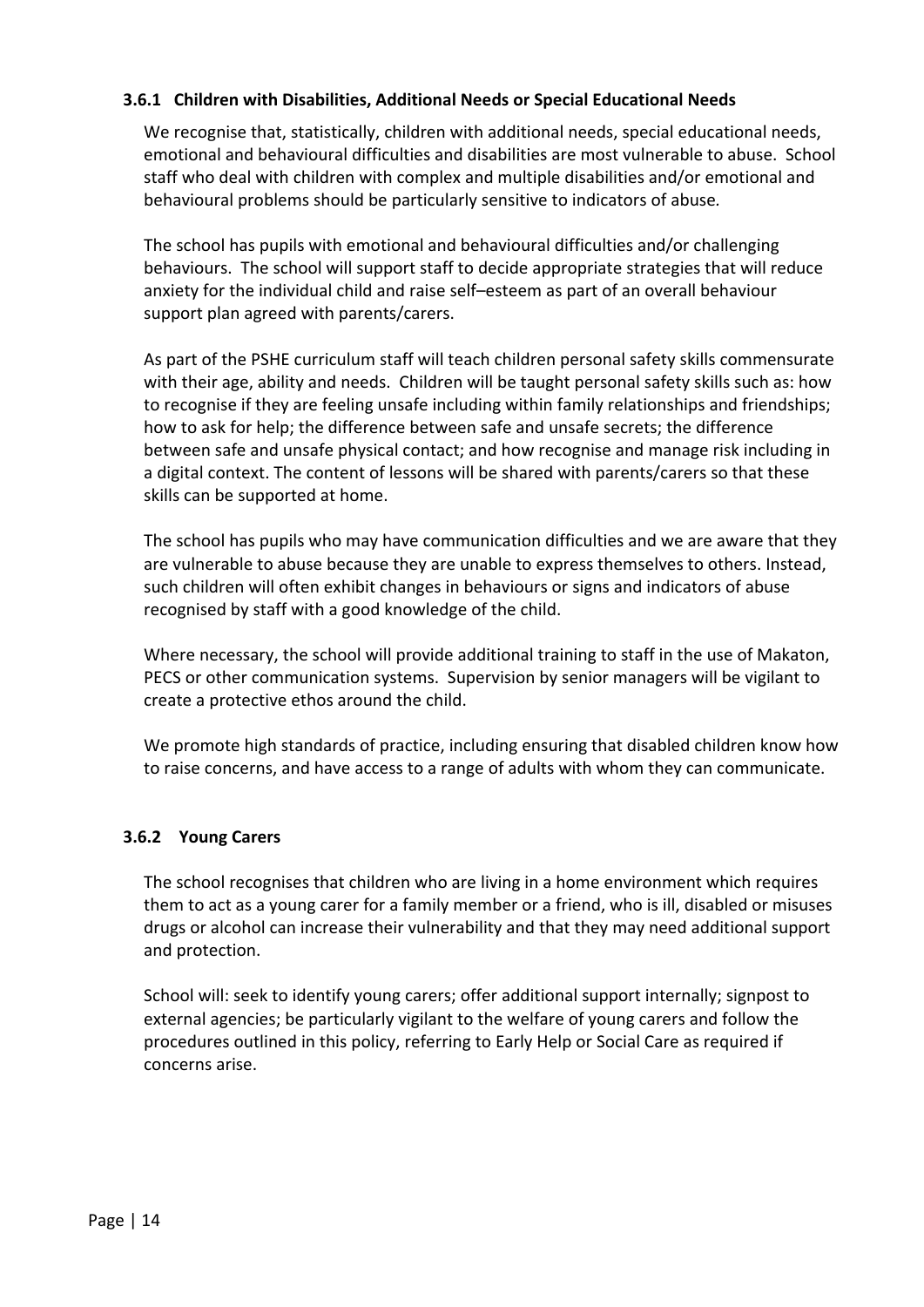#### **3.6.3 Children at Risk of Criminal Exploitation**

Criminal exploitation of children is a form of harm that is a typical feature of county lines activity. Drug networks or gangs exploit children and young people to carry drugs and money from urban areas to suburban and rural areas. Exploitation can occur even if activity appears to be consensual.

All staff will consider whether children are at risk of abuse or exploitation in situations outside their families. School will address indicators of child criminal exploitation with staff through training. Staff will follow the procedures outlined in this policy if concerns of criminal exploitation arise.

The Designated Safeguarding Lead will complete Safeguarding Children Partnership Board's [Exploitation Risk Assessment and Management Tool](http://www.safeguardingcambspeterborough.org.uk/wp-content/uploads/2018/05/Exploitation-CSECCE-Risk-Assessment-Tool.docx) and refer to Social Care if there is a concern that a young person may be at risk of criminal exploitation.

The school recognises that young people who go missing can be at increased risk of child criminal exploitation, modern slavery and/or trafficking and has procedures in place to ensure appropriate response to children and young people who go missing, particularly on repeat occasions.

#### **3.6.4 Children Frequently Missing Education**

School recognises that children going missing, particularly repeatedly, can act as a warning sign of a range of safeguarding possibilities including abuse, neglect, child sexual exploitation and child criminal exploitation, modern slavery, mental health problems, risk of substance abuse, risk of travelling to conflict zones, and risk of FGM or forced marriage.

The school monitors attendance of individual pupils closely, as outlined in the Attendance Policy, and analyses patterns of absence to aid early identification of concerning patterns of absence.

The school endeavors to hold more than one emergency contact for each pupil to provide additional options to make contact with a responsible adult when a child missing education is identified as a welfare and/or safeguarding concern.

When a child is missing from education, the school follows the procedure as set out in Cambridgeshire's Children Missing Education guidance. The school will inform Social Care if a missing child is subject to a Child Protection Plan or there have been ongoing concerns.

#### **3.6.5 Children Misusing Drugs or Alcohol**

The discovery that a young person is misusing legal or illegal substances or reported evidence of their substance misuse is not necessarily sufficient in itself to initiate child protection proceedings but the school will consider such action in the following situations: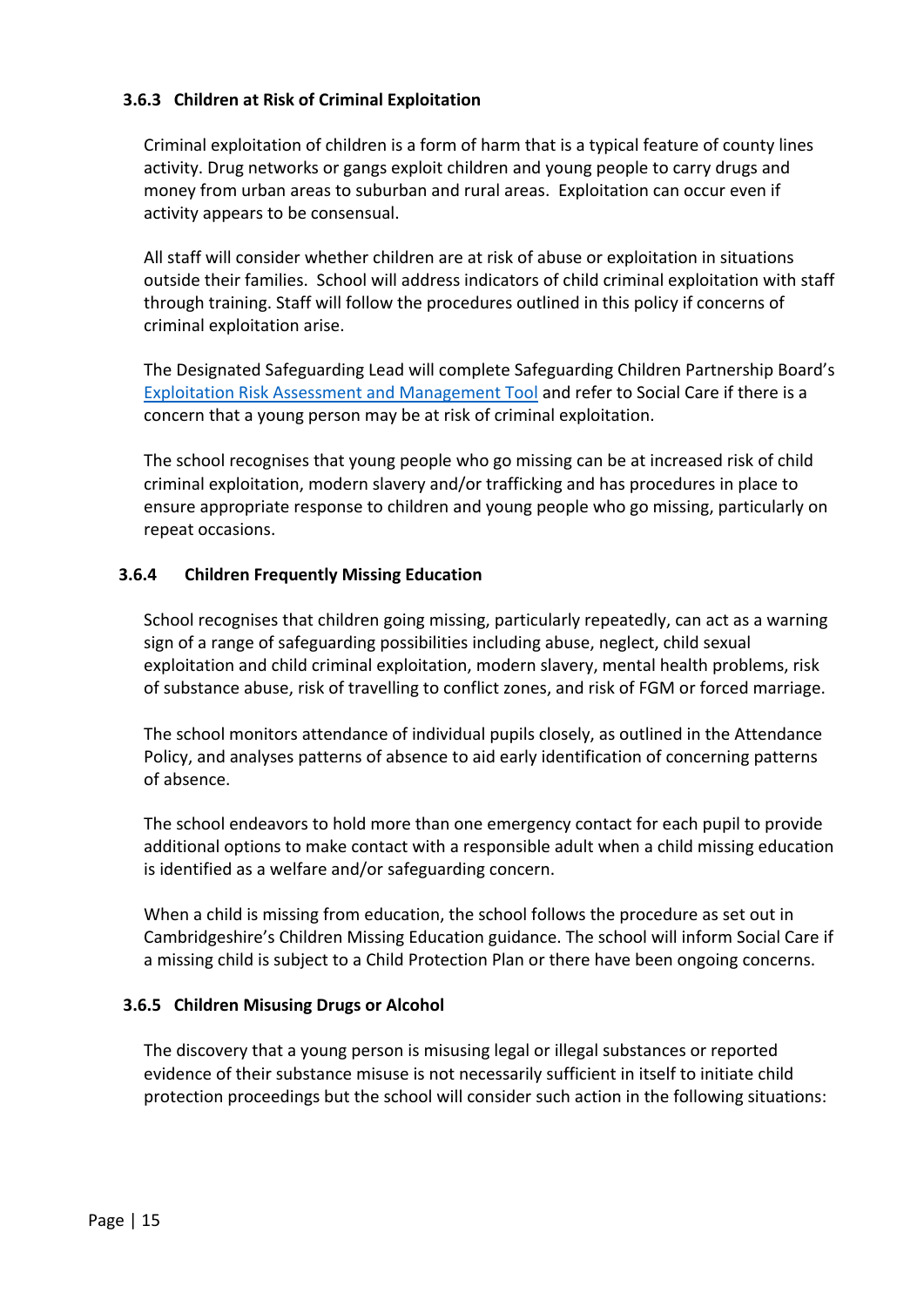When there is evidence or reasonable cause:

- To believe the young person's substance misuse may cause him or her to be vulnerable to other abuse such as sexual abuse;
- To believe the pupil's substance related behaviour is a result of abuse or because of pressure or incentives from others, particularly adults;
- Where the misuse is suspected of being linked to parent/carer substance misuse.
- Where the misuse indicates an urgent health or safeguarding concern
- Where the child is perceived to be at risk of harm through any substance associated criminality

#### **3.6.6 Children at Risk of Child Sexual Exploitation**

Child sexual exploitation (CSE) is a form of child sexual abuse. It occurs where an individual or group takes advantage of an imbalance of power to coerce, manipulate or deceive a child or young person under the age of 18 into sexual activity (a) in exchange for something the victim needs or wants, and/or (b) for the financial advantage or increased status of the perpetrator or facilitator. The victim may have been sexually exploited even if the sexual activity appears consensual. Child sexual exploitation does not always involve physical contact; it can also occur through the use of technology.

CSE can be a one-off occurrence or a series of incidents over time and range from opportunistic to complex organised abuse. It can involve force and/or enticement-based methods of compliance and may, or may not, be accompanied by violence or threats of violence.

Potential indicators of sexual exploitation will be addressed within staff training, including raising awareness with staff that some young people who are being sexually exploited do not show any external signs of abuse and may not recognise it as abuse. Staff will follow the procedures outlined in this policy if concerns of child sexual exploitation arise.

The Designated Safeguarding Lead will complete the Safeguarding Children Partnership Board's [Exploitation Risk Assessment and Management Tool](http://www.safeguardingcambspeterborough.org.uk/wp-content/uploads/2018/05/Exploitation-CSECCE-Risk-Assessment-Tool.docx) and refer to Social Care if there is a concern that a young person may be at risk of CSE.

The school recognises that young people who go missing can be at increased risk of sexual exploitation and has procedures in place to ensure appropriate response to children and young people who go missing, particularly on repeat occasions.

#### **3.6.7 Children Living with Substance Misusing Parents/Carers**

Misuse of drugs and/or alcohol is strongly associated with Significant Harm to children, especially when combined with other features such as domestic violence.

When the school receives information about drug and alcohol abuse by a child's parents/carers they will follow appropriate procedures.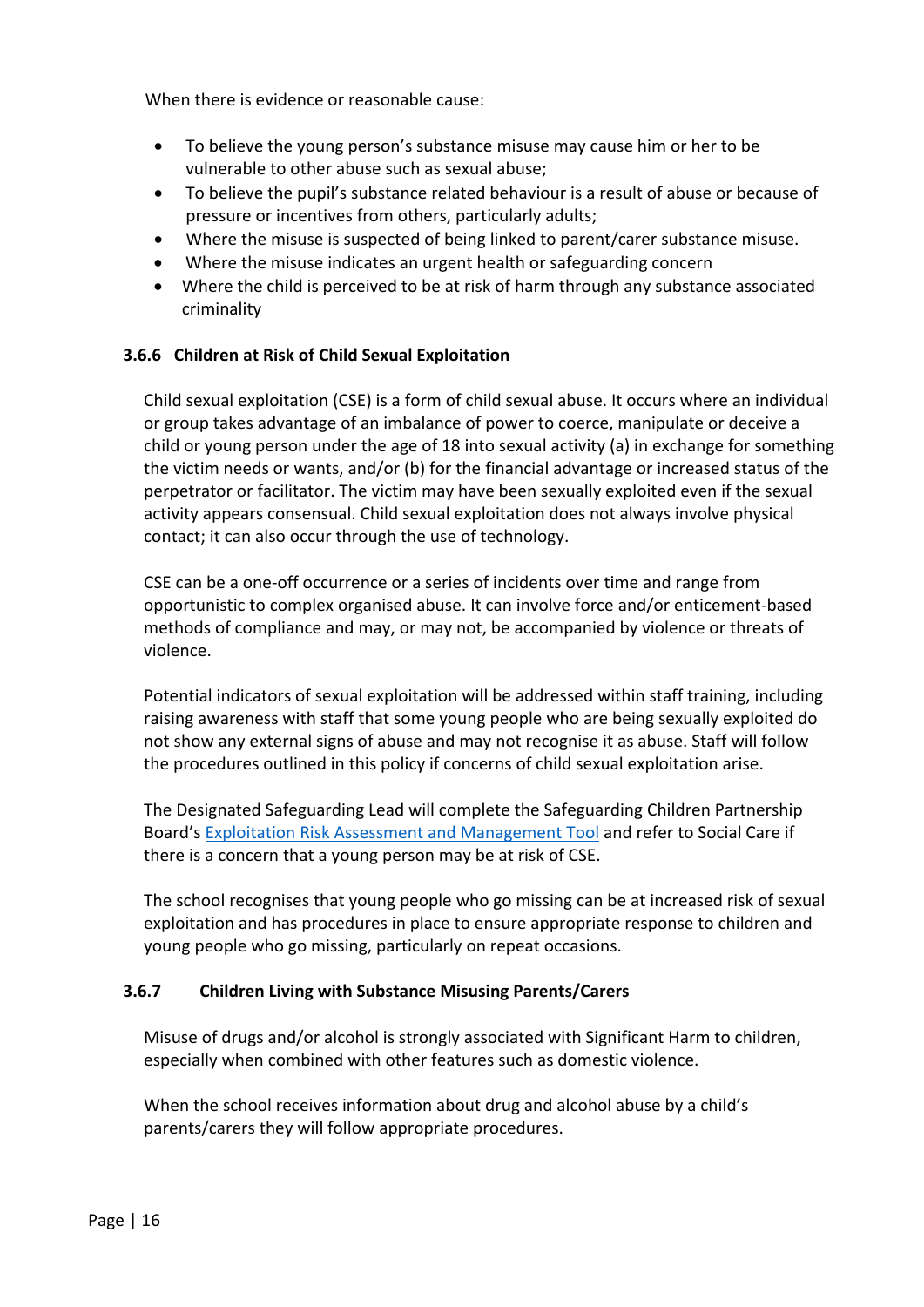This is particularly important if the following factors are present:

- Use of the family resources to finance the parent's dependency, characterised by inadequate food, heat and clothing for the children
- Children exposed to unsuitable caregivers or visitors, e.g. customers or dealers
- The effects of alcohol leading to an inappropriate display of sexual and/or aggressive behaviour
- Chaotic drug and alcohol use leading to emotional unavailability, irrational behaviour and reduced parental vigilance
- Disturbed moods as a result of withdrawal symptoms or dependency
- Unsafe storage of drugs and/or alcohol or injecting equipment
- Drugs and/or alcohol having an adverse impact on the growth and development of the unborn child

#### **3.6.8 Children Living with Domestic Abuse**

The Domestic Abuse Act 2021 introduces the first ever statutory definition of domestic abuse and recognises the impact of domestic abuse on children, as victims in their own right, if they see, hear or experience the effects of abuse.

All children can witness and be adversely affected by domestic abuse in the context of their home life where domestic abuse occurs between family members. Experiencing domestic abuse and/or violence can have a serious, long lasting emotional and psychological impact on children. In some cases, a child may blame themselves for the abuse or may have had to leave the family home as a result.

Young people can also experience domestic abuse within their own intimate relationships. This form of peer on peer abuse is sometimes referred to as 'teenage relationship abuse'. Depending on the age of the young people, this may not be recognised in law under the statutory definition of 'domestic abuse' (if one or both parties are under 16).

Domestic Abuse is defined as any incident or pattern of incidents of controlling, coercive or threatening behaviour, violence or abuse between those aged 16 or over who are 'personally connected' regardless of gender or sexuality. This can encompass but is not limited to the following types of abuse: psychological, physical, sexual, financial and emotional, coercive or controlling behaviour.

The school recognises that where there is Domestic Abuse in a family, the children/young people will always be affected; the longer the violence continues, the greater the risk of significant and enduring harm, which they may carry with them into their adult life and relationships. Domestic Abuse can also affect children in their personal relationships as well as in the context of home life.

Staff will follow the procedures outlined in this policy if concerns of Domestic Abuse arise. The school will vigilantly monitor the welfare of children living in domestic abuse households, offer support to them and contribute to any Multi-Agency Risk Assessment Conference (MARAC) safety plan as required.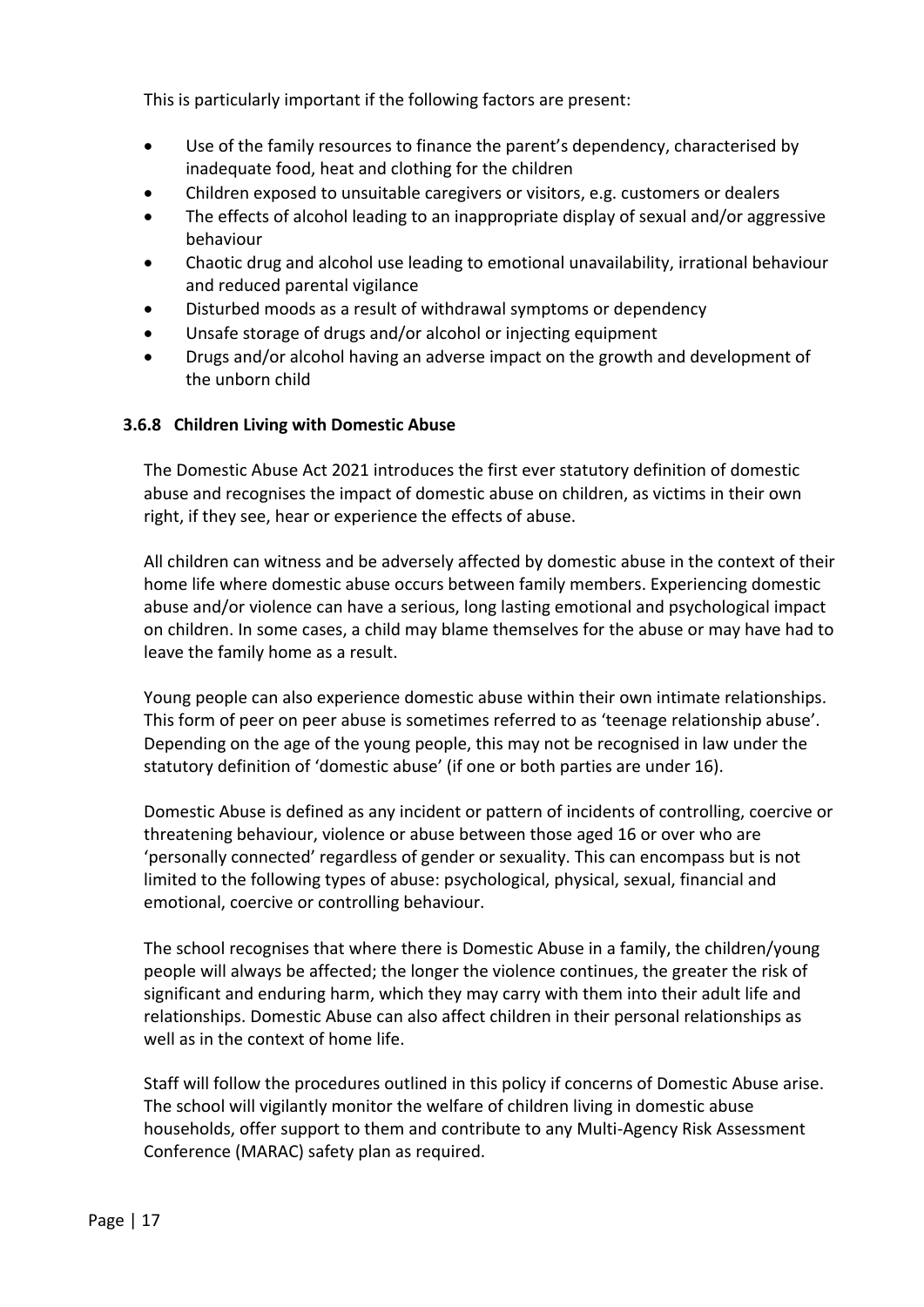At all of our schools we are working in partnership with Cambridgeshire Police and Cambridgeshire County Council to identify and provide appropriate support to pupils who have experienced domestic abuse in their home; this scheme is called Operation Encompass.

In order to achieve this, Cambridgeshire's Education Safeguarding Team will share police information of all domestic incidents, where one of our pupils has been present, with the Designated Safeguarding Lead(s) (DSL)/Domestic Abuse (DA) Lead.

On receipt of any information, the DSL/DA Lead will decide on the appropriate support the child may require. The Operation Encompass information is stored in line with all other confidential safeguarding and child protection information. All information sharing and resulting actions will be undertaken in accordance with the 'Cambridgeshire and Peterborough *Joint Agency Protocol for Domestic Abuse – Notifications to Schools, Colleges and Early Years settings*'.

#### **3.6.9 Children at risk of 'Honour- Based' Abuse including Female Genital Mutilation**

So called 'honour-based' abuse (HBA) encompasses incidents which have been committed to protect or defend the honour of the family and/or community, including breast ironing, female genital mutilation (FGM) and forced marriage. The school takes these concerns seriously and staff are made aware of the possible signs and indicators that may alert them to the possibility of HBA through training. Staff are required to treat all forms of HBA as abuse and follow the procedures outlined in this policy.

FGM is a procedure involving the partial or total removal of the external female genitalia or other injury to the female genital organs. FGM is illegal in the UK. Any indication that a child is at risk of FGM, where FGM is suspected, or where the woman is under 18, will be dealt with under the child protection procedures outlined in this policy. Staff will report concerns to the DSL, who will make appropriate and timely referrals to social care. In these cases, parents will not be informed before seeking advice and the case will still be referred to social care even if it is against the pupil's wishes.

In accordance with the Female Genital Mutilation Act, it is a statutory duty for teachers in England and Wales to report 'known' cases of FGM in under-18s which they identify in the course of their professional work to the police. Teachers should still consider and discuss any such case with the DSL and involve social care as appropriate, but the teacher will personally report to the police that an act of FGM appears to have been carried out.

#### **3.6.10 Children who have returned home to their family from care**

The school recognises that a previously looked after child potentially remains vulnerable. School will vigilantly monitor the welfare of previously looked after children, keep records and notify Social Care as soon as there is a recurrence of a concern in accordance with the Cambridgeshire and Peterborough Safeguarding Children Partnership Board 'Inter - Agency Procedures.'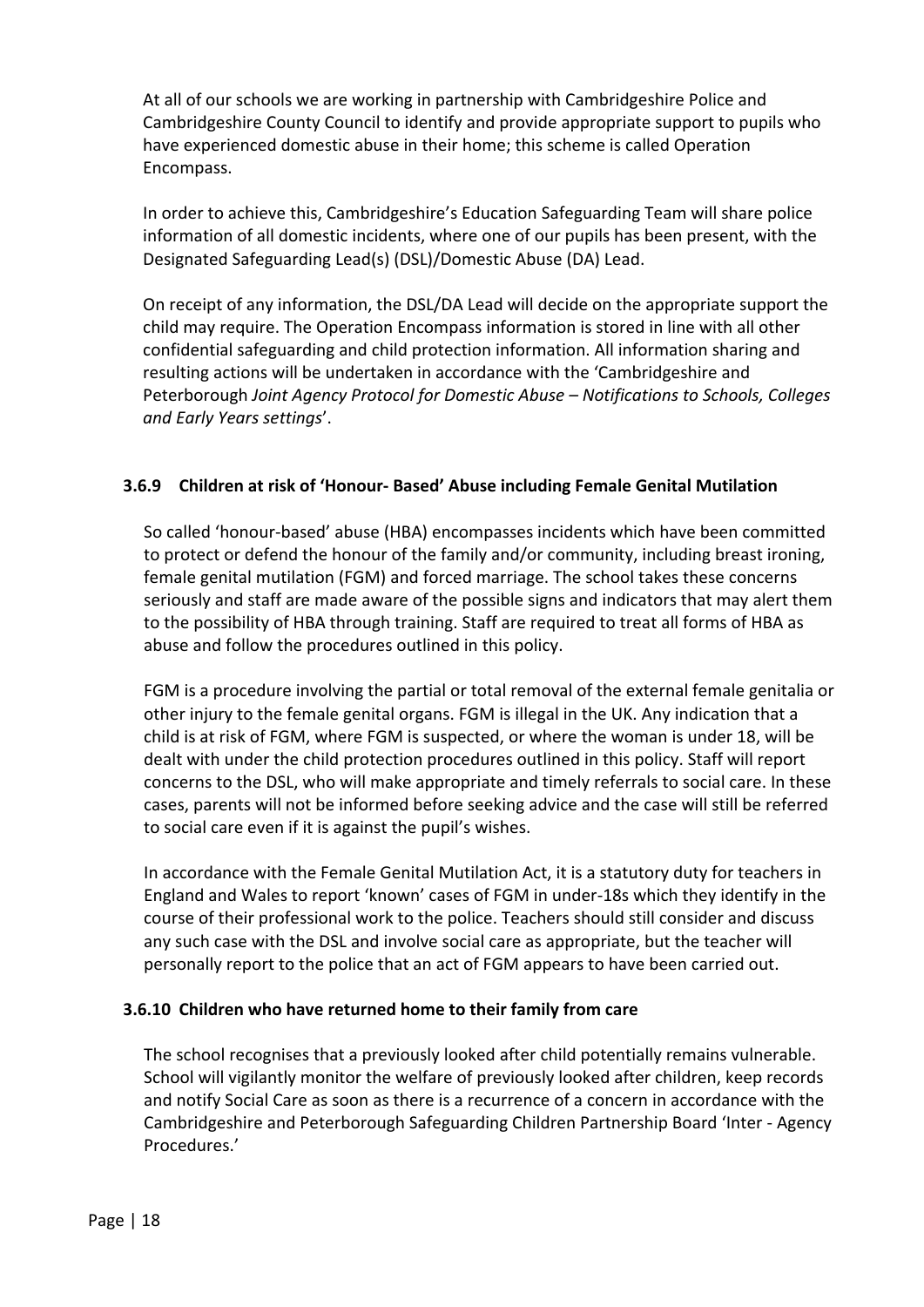#### **3.6.11 Children showing signs of Abuse and/or Neglect**

School recognises that experiencing abuse or neglect may have an adverse impact on those children which may last into adulthood without appropriate intervention and support. School may be the only stable, secure and predictable element in the lives of children at risk. Children who have experienced abuse or neglect may display this through their own behaviour, which may be challenging and defiant or passive and withdrawn. We recognise that children may develop abusive behaviours and that these children may need to be referred on for appropriate support and intervention.

All staff should be aware that safeguarding incidents and/or behaviours can be associated with factors outside the school or college and/or can occur between children outside of these environments. All staff, but especially the designated safeguarding lead (and deputies) should consider whether children are at risk of abuse or exploitation in situations outside their families. Extra-familial harms take a variety of different forms and children can be vulnerable to multiple harms including (but not limited to) sexual exploitation, criminal exploitation, and serious youth violence.

School will provide training for staff to ensure that they have the skills to identify and report cases, or suspected cases, of abuse in accordance with the procedures outlined in this policy.

#### **3.6.12 Children at Risk of Radicalisation**

Children are vulnerable to extremist ideology and radicalisation. Similar to protecting children from other forms of harms and abuse, protecting children from this risk should be a part of a schools' or colleges' safeguarding approach.

The governing body will ensure that the DSL has undertaken Prevent awareness training and that all staff receive training about the Prevent Duty.

Staff are required to be alert to changes in children's behaviour which could indicate they need help or protection. Concerns that a child is at risk of radicalisation are referred to the DSL in the usual way. The school's/college's designated safeguarding lead (and any deputies) should be aware of local procedures for making a Prevent referral. See also 'The Prevent Duty, Departmental advice for schools and childcare providers', DfE (June 2015), and 'Revised Prevent Duty Guidance: for England and Wales,' HM Government, (July 2015).

#### **3.6.13 Privately fostered children**

Private fostering is when a child under the age of 16, (under 18 if disabled) is provided with care and accommodation by a person who is not a parent, person with parental responsibility for them or relative in their own home for 28 days or more.

The school will follow the mandatory duty to inform the local authority of any 'Private Fostering' arrangements and refer to the Specialist Fostering Team.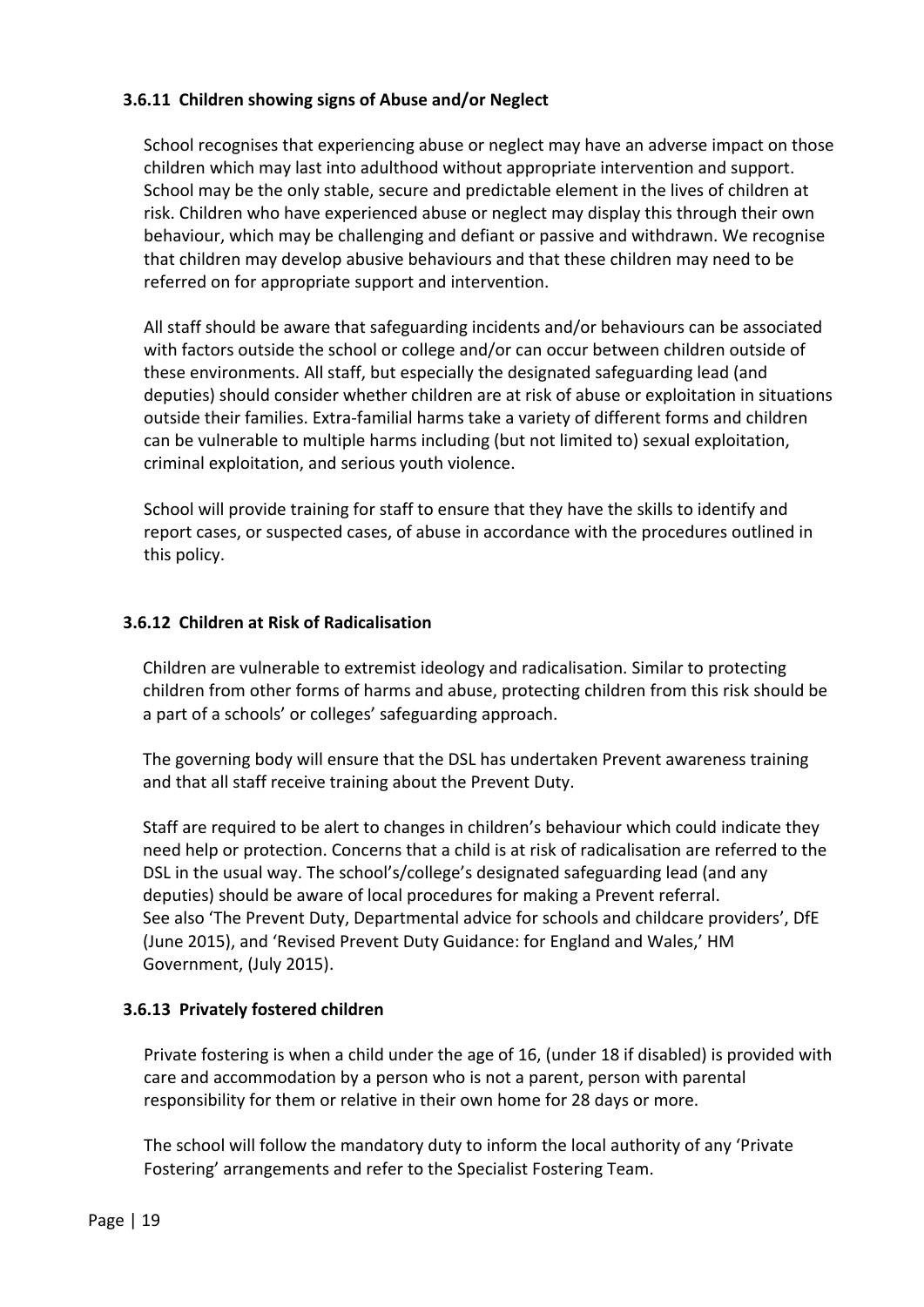#### **3.6.14 Children who have Family Members in Prison**

The school is committed to supporting children and young people who have a parent or close relative in prison and will work with the family to find the best ways of supporting the child.

The school recognises that children with family members in prison are at risk of poor outcomes including: poverty, stigma, isolation, poor mental health and poor attendance.

The school will treat information shared by the family in confidence and it will be shared on a 'need to know' basis.

The school will work with the family and the child to minimise the risk of the child not achieving their full potential.

### PREVENTING UNSUITABLE PEOPLE FROM WORKING WITH CHILDREN

- 4.1 The school will operate safer recruitment practices including ensuring appropriate DBS and reference checks are undertaken according to Part Three of 'Keeping Children Safe in Education', 2021. This section should be read in conjunction with the school's Safer Recruitment Policy.
- 4.2 The governing body will ensure that at least one of the persons who conducts an interview has completed safer recruitment training**.**

#### **The following members of staff have undertaken Safer Recruitment training:**

#### **Aspire Learning Trust:**

Duncan Ramsey

#### **SHSCC:**

 Dawn White, Richard Potter, Teresa Dolby, George Pettitt, Helen Norris, Angela Shaw, Clair Meadows, Paul Kosciecha (governor), Jack Langley (governor)

#### **Trust Primary Schools:**

Rob Litten, Miriam Philpott (governor), Rachel Baines, Tracey Bennett-Tighe (governor)

#### **4.3 Allegations that may meet the harms threshold (Part Four, Section One)**

4.3.1 Any allegation of abuse made against a member of staff (including supply staff and volunteers) that meets the harms threshold as set out in Keeping Children Safe in Education, 2021, Part Four, Section One, will be reported straight away to the Head Teacher or Principal.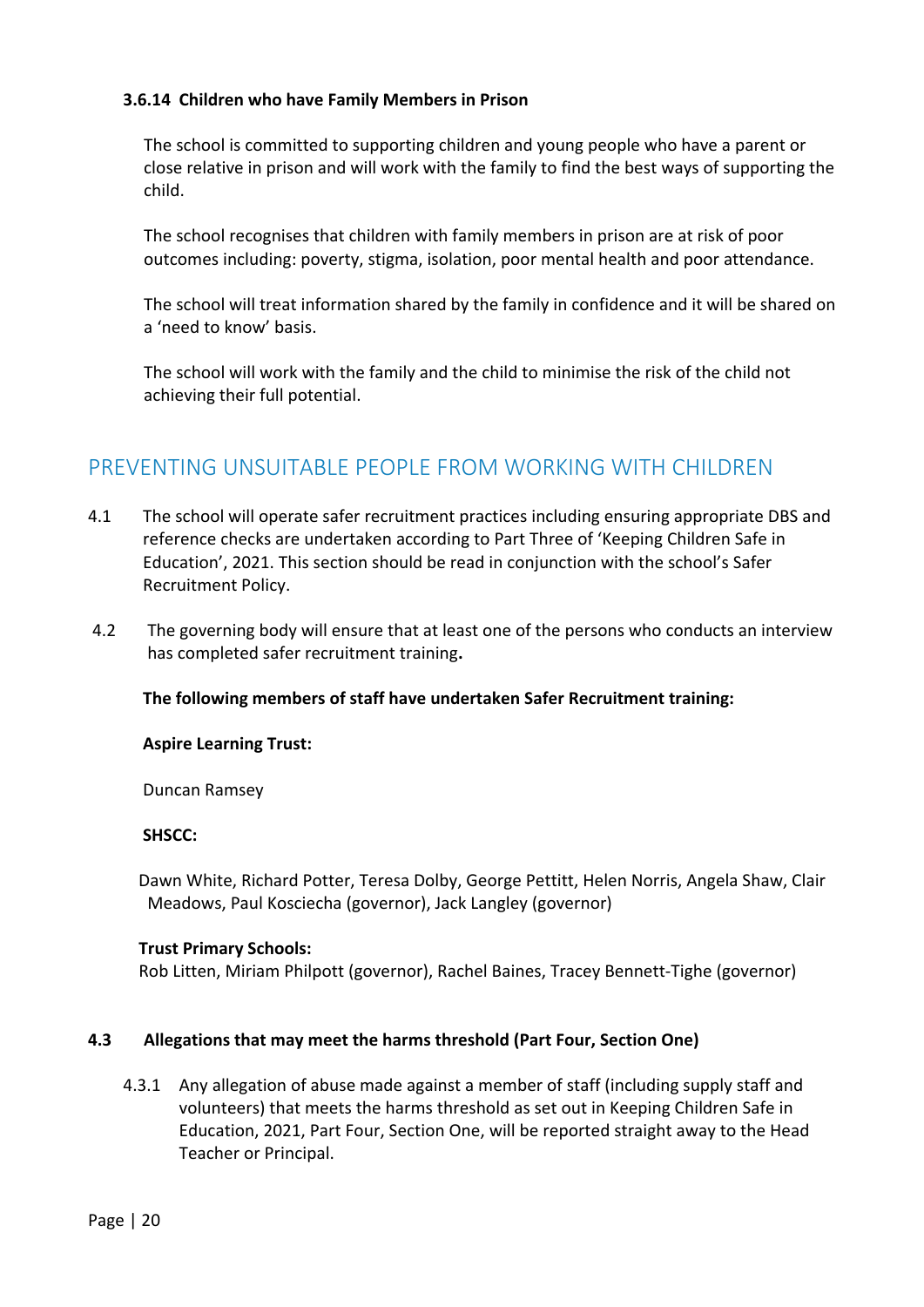- 4.3.2 In cases where the Head Teacher or Principal is the subject of an allegation, it will be reported to the Chair of Governors. The school will follow the procedures set out in Part Four of 'Keeping Children Safe in Education', 2021.
- 4.3.3 The school will consult with the Local Authority Designated Officer (LADO) in the event of an allegation being made against a member of staff, volunteer or agency/supply staff and adhere to the relevant procedures set out in 'Keeping Children Safe in Education', 2021 *and the school's HR Policies, and seek advice from their HR provider.*
- 4.3.4 The Headteacher or Chair of Governors will ensure that all allegations are reported to the LADO within one working day. The LADO will advise on all further action to be taken.
- 4.3.5 Before contacting the LADO, schools and colleges should conduct basic enquiries in line with local procedures to establish the facts to help them determine whether there is any foundation to the allegation, being careful not to jeopardise any future police investigation.
- 4.3.6 Where the school or college identify a child has been harmed they should contact children's social care and as appropriate the police immediately.
- 4.3.7 Schools will consider:
	- **Looking after the welfare of the child** the designated safeguarding lead is responsible for ensuring that the child is not at risk and referring cases of suspected abuse to the local authority children's social care.
	- **Investigating and supporting the person subject to the allegation** the case manager should discuss with the LADO, the nature, content and context of the allegation, and agree a course of action.
- 4.3.8 The school will ensure that any disciplinary proceedings against staff, supply staff or volunteers relating to child protection matters are concluded in full even when the member of staff, supply staff or volunteer is no longer employed at the school and that notification of any concerns is made to the relevant authorities and professional bodies and included in references where applicable.
- 4.3.9 Staff (including supply staff and volunteers) who are the subject of an allegation have the right to have their case dealt with fairly, quickly, and consistently and to be kept informed of its progress. Suspension should not be an automatic response when an allegation is reported. However, in some cases, staff may be suspended where this is deemed to be the best way to ensure that children are protected.

#### **4.4 Concerns that do not meet the harms threshold (Part Four, Section Two)**

4.4.1 Low level concerns that do not meet the harms threshold should be reported to the Headteacher/Principal. NB: The term low level does not mean that it is insignificant, it means that the behaviour towards a child does not meet the harms test.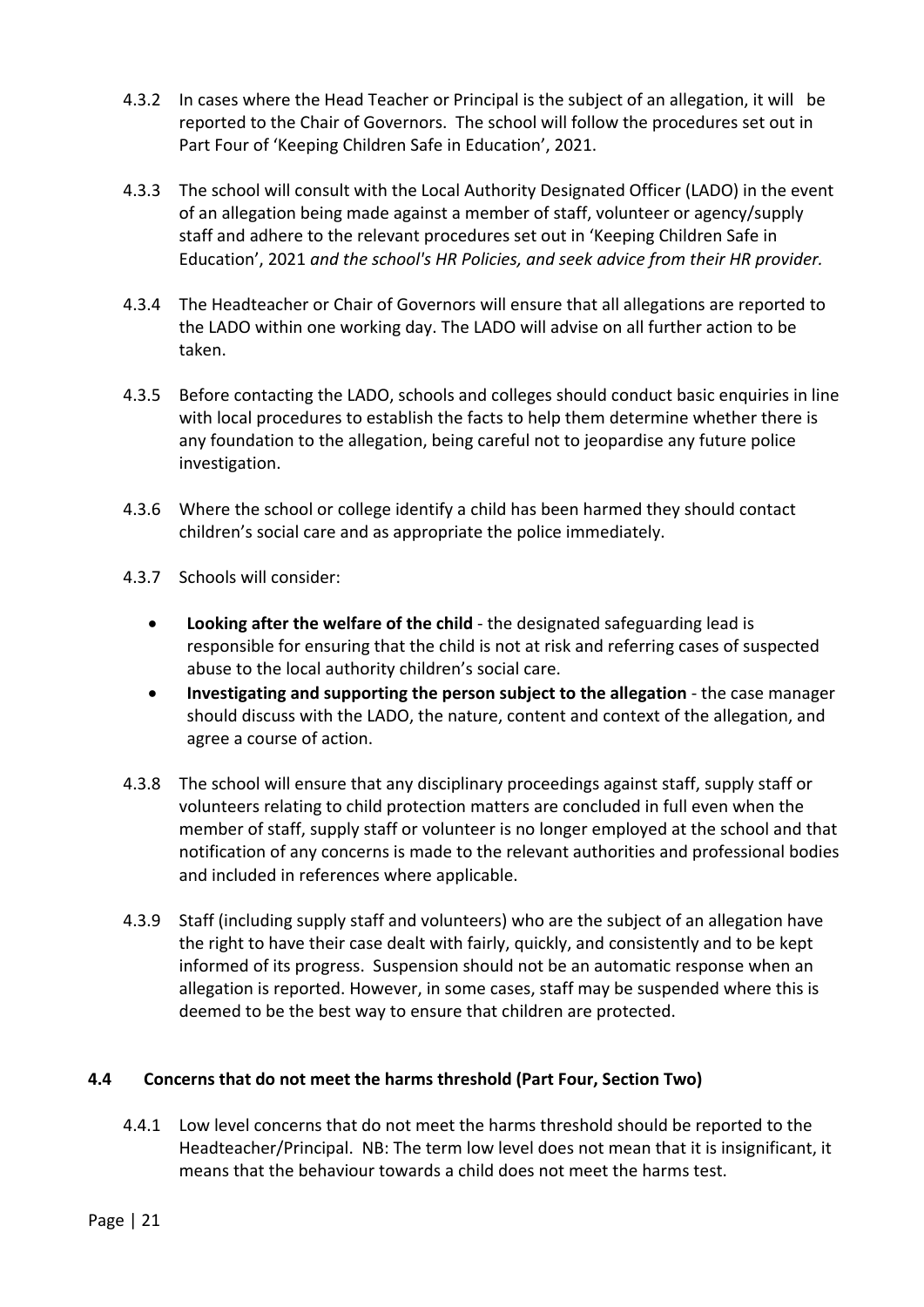- 4.4.2 In cases where the Head Teacher or Principal is the subject of an allegation, it will be reported to the Chair of Governors. The school will follow the procedures set out in Part Four of 'Keeping Children Safe in Education', 2021.
- 4.4.3 The school/college will deal with any such concern, no matter how small, where an adult working in or on behalf of the school or college may have acted in a way that:
	- is inconsistent with the staff code of conduct, including inappropriate conduct outside of

work; and

- does not meet the allegations threshold or is otherwise not considered serious enough to consider a referral to the LADO.
- 4.4.4 All low-level concerns should be recorded in writing. The record should include details of the concern, the context in which the concern arose, and action taken. The name of the individual sharing their concerns should also be noted, if the individual wishes to remain anonymous then that should be respected as far as reasonably possible.
- 4.4.5 Schools and colleges can decide where these records are kept, but they must be kept confidential, held securely and comply with the Data Protection Act 2018 and the UK General Data Protection Regulation (UK GDPR).

Each school will state where their records a kept in the Local Safeguarding Policy.

- 4.5 The school will promote an open and transparent culture in which all concerns about all adults working in or on behalf of the school or college (including supply teachers, volunteers and contractors) are dealt with promptly and appropriately. This will enable the school/college to identify concerning, problematic or inappropriate behaviour early; minimise the risk of abuse; and ensure that adults working in or on behalf of the school/college are clear about professional boundaries and act within these boundaries, and in accordance with the ethos and values of the institution.
	- 4.5.1 Schools should ensure that **all** staff, paid and unpaid, are aware of the need for maintaining appropriate and professional boundaries in their relationships with pupils and parents/carers as advised within the Local Authority's Code of Conduct: 'Guidance for Safer Working Practice for Adults who work with Children and Young People in Education Settings' (May 2019). As part of the Induction process, all staff, paid and unpaid, will receive guidance about how to create appropriate professional boundaries (in both the real and virtual world) with all children, especially those with a disability or who are vulnerable.
	- 4.5.2 All staff have signed to confirm that they have read 'Guidance for Safer Working Practice for Adults who work with Children and Young People in Education Settings' (May 2019).
	- 4.5.3 The school will ensure that staff, supply staff and volunteers are aware that sexual relationships with pupils aged under 18 are unlawful and could result in legal proceedings taken against them under the Sexual Offences Act 2003 (Abuse of Position of Trust).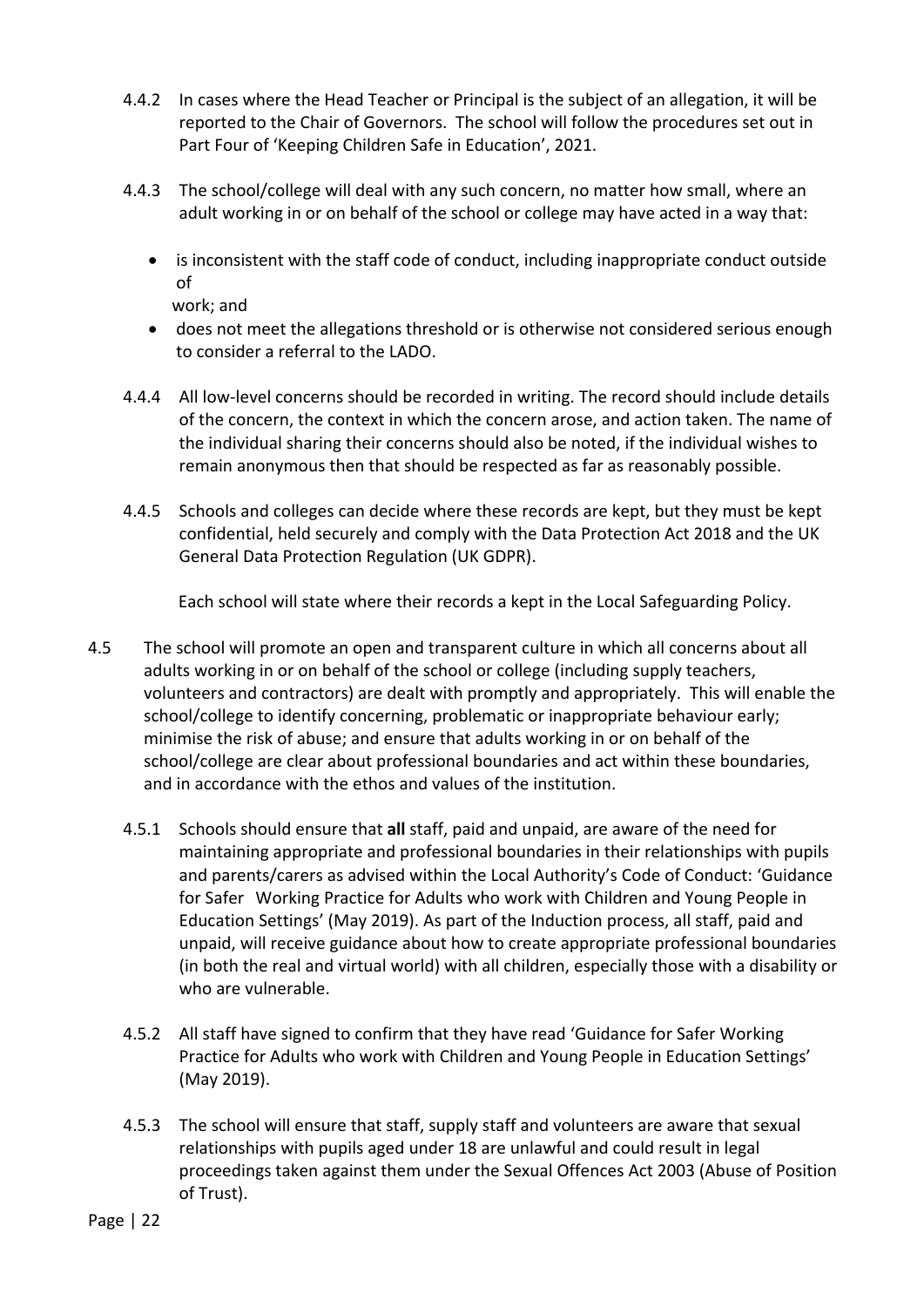## OTHER RELATED POLICIES AND PROCEDURES

#### **5.1 Use of Mobile Phones Policy**

- 5.1.1 This is a requirement for all Nursery or primary schools with EYFS but any school may wish to adopt the policy.
- 5.1.2 Our policy on use of mobile phones, cameras and sharing of images is set out in a separate document and is reviewed annually. It is recognised that personal mobile phones have the potential to be used inappropriately and therefore the school has developed a policy to outline the required protocol for all staff, students, volunteers and parents/carers.

*For Nursery and Primary Schools – Section 3 – The Safeguarding and Welfare Requirements of the Statutory Framework for the Early Years Foundation Stage*

### GOVERNING BODY SAFEGUARDING RESPONSIBILITIES

- 6.1 Governing bodies should ensure they facilitate a whole school approach to safeguarding. This means ensuring safeguarding and child protection are at the forefront and underpin all relevant aspects of process and policy development. Ultimately, all systems, processes and policies should operate with the best interests of the child at their heart.
- 6.2 The governing body fully recognises its responsibilities with regards to safeguarding and promoting the welfare of children. It aims to ensure that the policies, procedures and training in school are effective and comply with the law and government guidance at all times.

It will:

- Nominate a governor for safeguarding who will take leadership responsibility for the school's safeguarding arrangements and practice and champion safeguarding issues.
- Ensure an annual safeguarding report is made to the full governing body and copied to the Education Safeguarding Team. Any weaknesses will be rectified without delay.
- Ensure that this Safeguarding and Child Protection policy is annually reviewed, ratified, updated and understood and followed by all staff.
- It will be published on the school website.
- Ensure that children's exposure to potential risks while using the internet is limited by having in place age appropriate filtering and monitoring systems.
- Ensure children's wishes and feelings are taken into account where there are safeguarding concerns.

•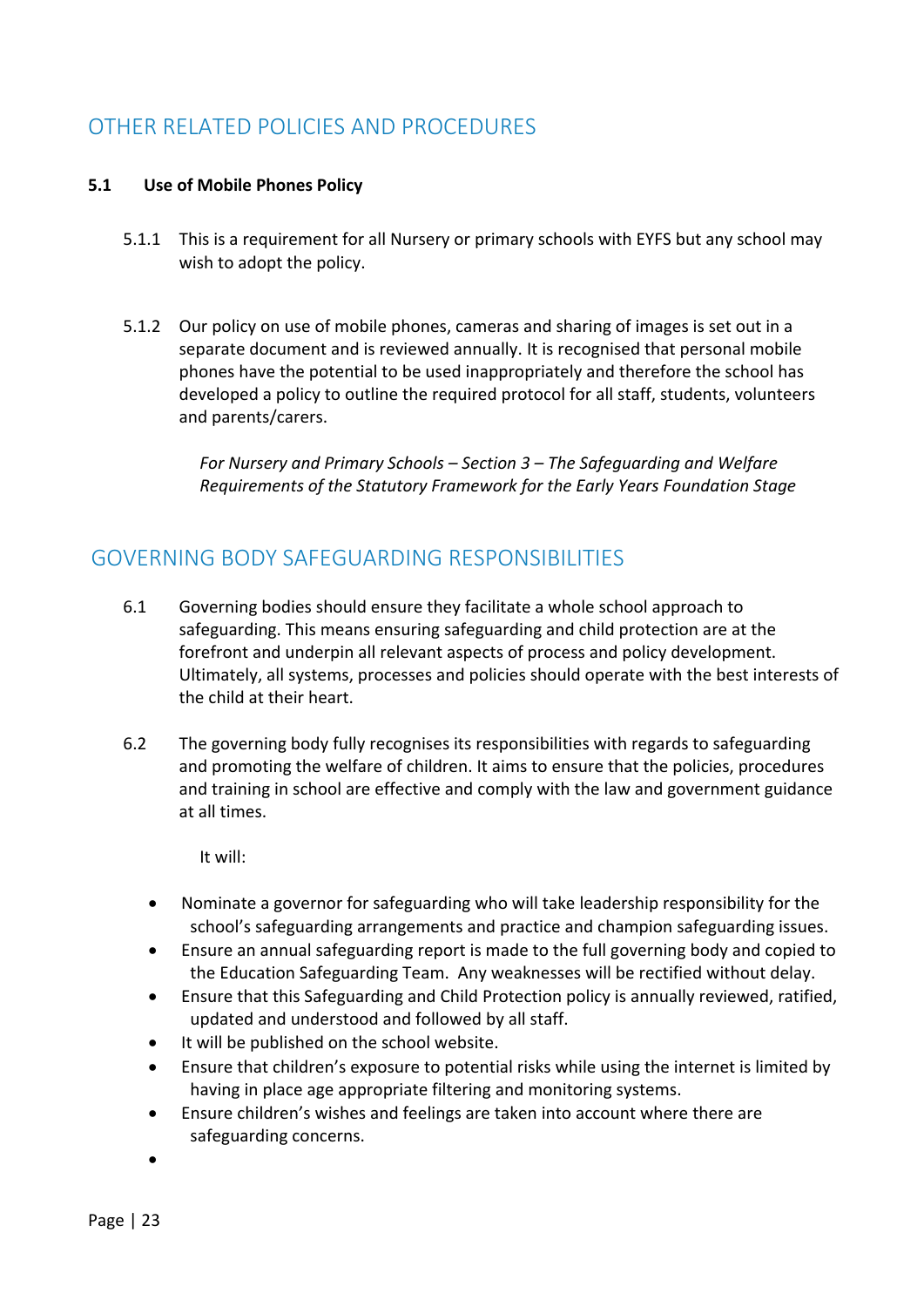#### 6.3 **Use of school/college premises for non-school/college activities**

- 6.3.1 If the governing body provides extended school/college facilities or before or after school activities directly under the supervision or management of school staff, the school's arrangements for safeguarding as written in this policy shall apply.
- 6.3.2 Where services or activities are provided separately by another organisation or individual, either on or off school site, the governing body will seek assurance that they have appropriate policies and procedures in place to keep children safe and there are arrangements to liaise with the school on these matters where appropriate.

This policy links to our:

Anti-bullying policy Attendance policy (including Children Missing Education) Behaviour policy Complaints policy Critical Incident plan Equality policy First Aid policy Health and Safety policy Intimate Care policy Lone Working policy Online Safety and Acceptable Use policy Physical Intervention and/or Use of Reasonable Force policy Protocol for children not collected from school at the end of the school day/activity Safer Recruitment policy Staff Code of Conduct/Safer Working Practice Staff Discipline and Grievance procedures Supporting Pupils with Medical Conditions policy Whistleblowing policy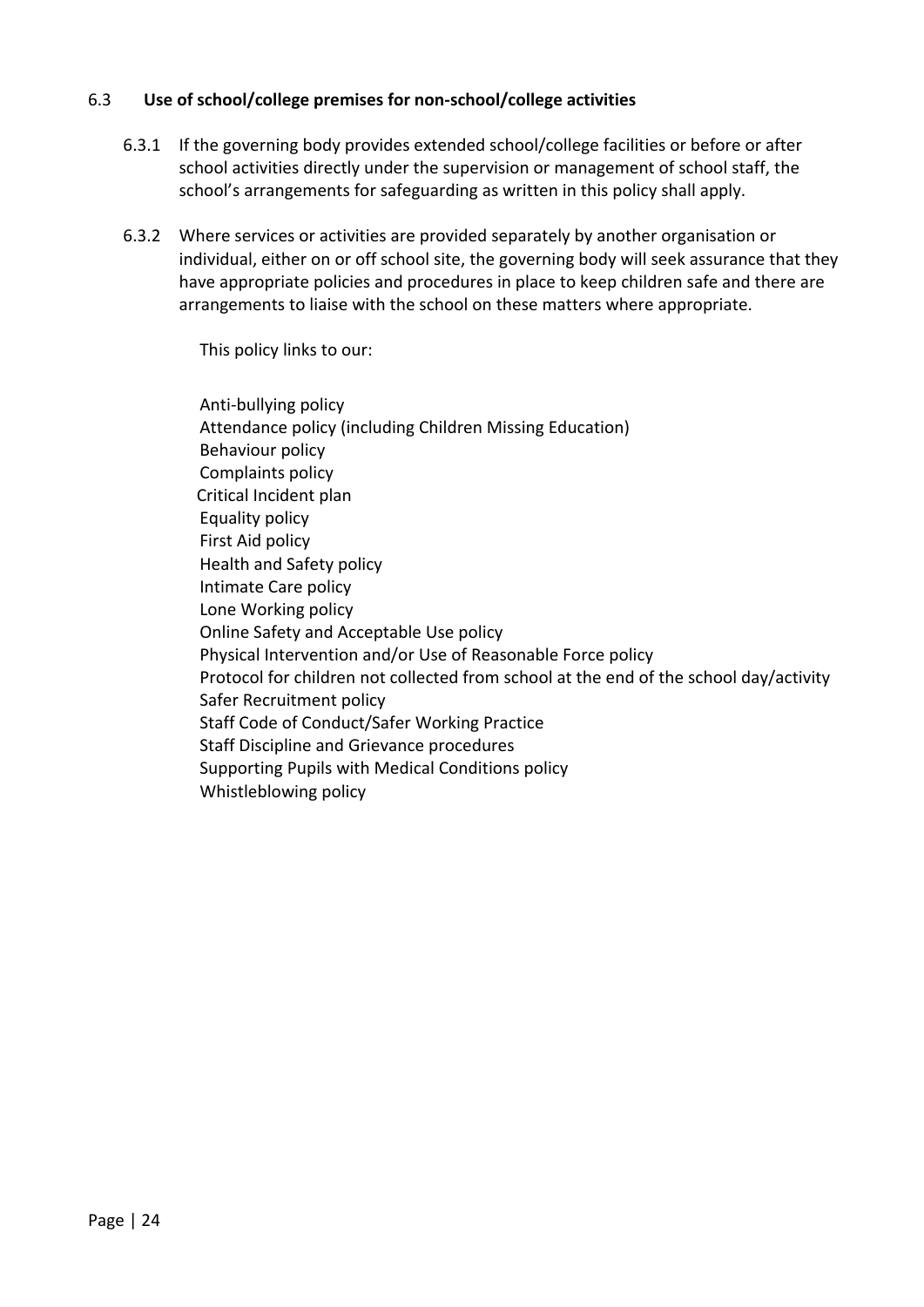# **Four categories of abuse**

**Physical Abuse** - may involve hitting, shaking, throwing, poisoning, burning or scalding, drowning, suffocating, or otherwise causing physical harm to a child. Physical harm may also be caused when a parent or carer fabricates the symptoms of, or deliberately induces, illness in a child.

**Neglect** - persistent failure to meet a child's basic physical and/or psychological needs, likely to result in the serious impairment of the child's health or development.

It may occur during pregnancy as a result of maternal substance misuse.

It may involve the neglect of or lack of responsiveness to a child's basic emotional needs.

It also includes parents or carers failing to:

- Provide adequate food, clothing and shelter including exclusion from home or abandonment
- Protect a child from physical and emotional harm or danger
- Ensure adequate supervision including the use of inadequate care-givers
- Ensure access to appropriate medical care or treatment

**Emotional Abuse** - Is the persistent emotional maltreatment so as to cause severe and adverse effects on a child's emotional development.

It may involve conveying to a child that they are:

- Worthless
- Unloved
- Inadequate
- Valued only insofar as they meet another persons needs

It may include:

- not giving the child opportunities to express their views
- deliberately silencing them
- 'making fun' of what they say or how they communicate

It may also feature age or developmentally inappropriate expectations being imposed on children including: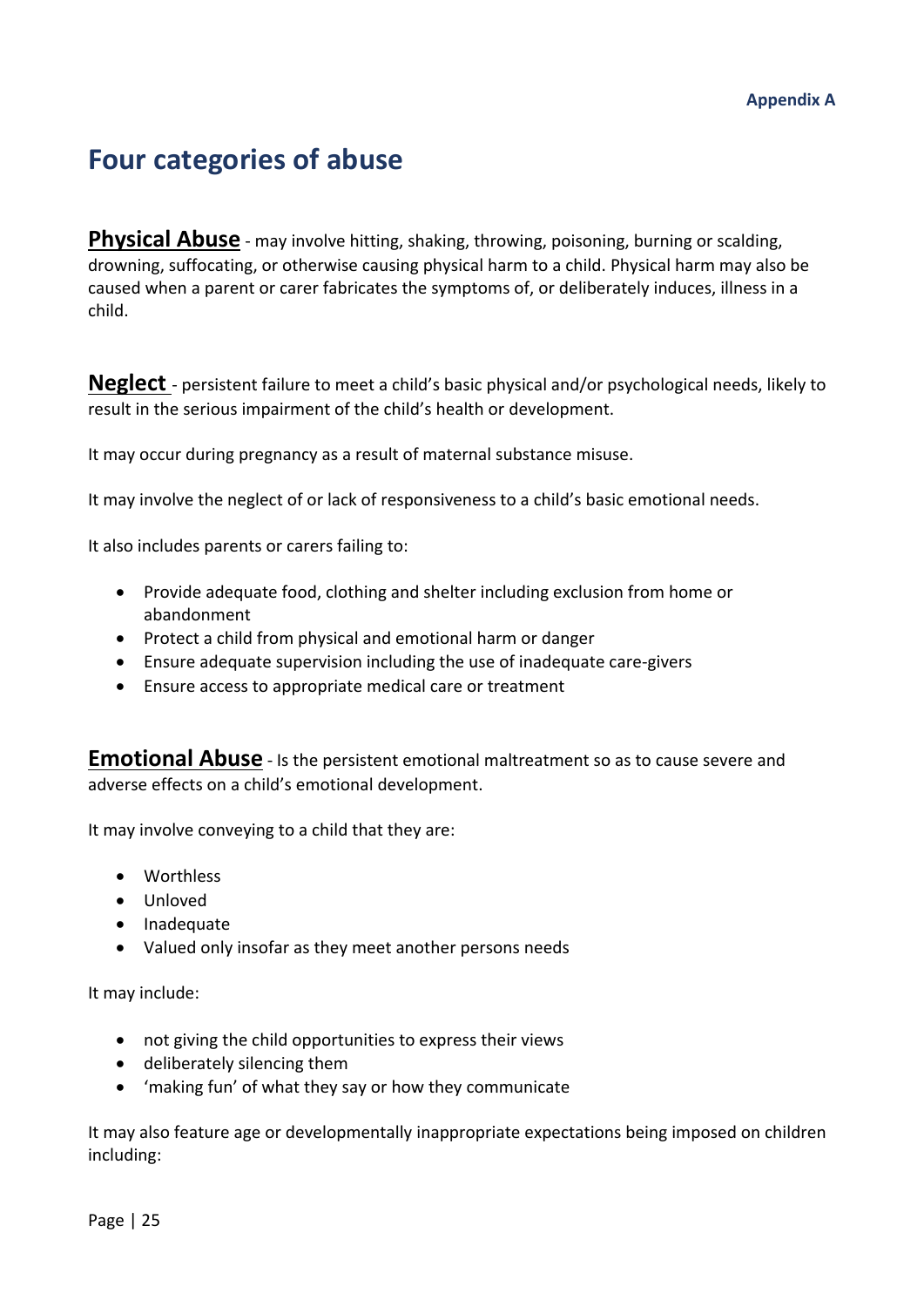- interactions that are beyond the child's developmental capability
- overprotection and limitation of exploration and learning
- preventing participation in normal social interaction.

It may involve:

- Seeing or hearing the ill-treatment of another
- Serious bullying (including cyberbullying) causing children frequently to feel frightened or in danger
- The exploitation or corruption of children

Some level of emotional abuse is involved in all types of maltreatment although it may occur alone

**Sexual Abuse** – involves forcing or enticing a child or young person to take part in sexual activities, not necessarily involving a high level of violence, whether or not the child is aware of what is happening.

This may involve:

- physical contact including assault by penetration (e.g. rape or oral sex)
- non-penetrative acts such as masturbation, kissing, rubbing and touching outside of clothing
- non-contact activities involving:
	- children in looking at, or in the production of, sexual images,
	- children in watching sexual activities
	- or encouraging children to behave in sexually inappropriate ways
	- grooming a child in preparation for abuse (including via the internet).

Sexual abuse is not solely perpetrated by adult males. Women can also commit acts of sexual abuse, as can other children.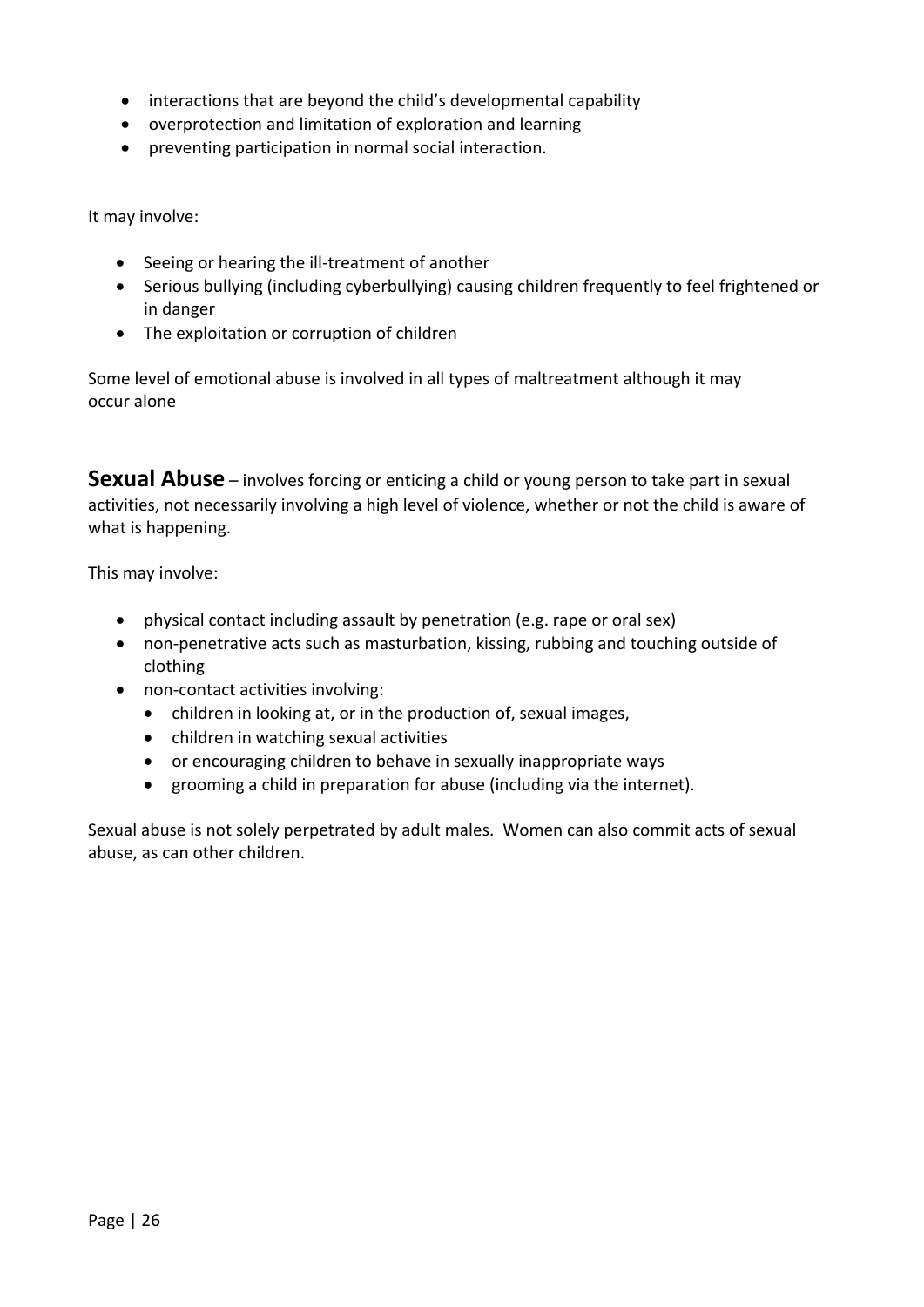## **Useful Contacts - Cambridgeshire and Peterborough**

Cambridgeshire and Peterborough Safeguarding Children Partnership Board – Safeguarding Inter-Agency Procedure[s http://www.safeguardingcambspeterborough.org.uk/children-board/](http://www.safeguardingcambspeterborough.org.uk/children-board/)

Education Safeguarding Team [ECPS.General@cambridgeshire.gov.uk](mailto:ECPS.General@cambridgeshire.gov.uk)

Police Child Abuse Investigation Unit

Tel: 101

## **Useful Contacts - Cambridgeshire**

| Education Safeguarding Manager - Sara Rogers<br>sara.rogers@cambridgeshire.gov.uk       |                                        |
|-----------------------------------------------------------------------------------------|----------------------------------------|
| Early Help Hub (EHH)                                                                    | Tel: 01480 376666                      |
| Customer Service Centre - social care referrals                                         | Tel: 0345 045 5203                     |
| Emergency Duty Team (out of hours)                                                      | Tel: 01733 234724                      |
| Local Authority Designated Officer (LADO)<br>LADO@cambridgeshire.gov.uk                 | Tel: 01223 727967                      |
| Senior Education Adviser - Phil Nash                                                    | Tel: 01223 699448                      |
| Useful Contacts - Peterborough                                                          |                                        |
| Education Safeguarding Lead - Sue Proffitt                                              | susan.proffitt@peterborough.gov.uk     |
| Early Help                                                                              | Tel: 01733 863649                      |
| Customer Service Centre - social care referrals                                         | Tel: 01733 864180                      |
| Emergency Duty Team (Out of hours)                                                      | Tel: 01733 234724                      |
| Local Authority Designated Officer (LADO)<br>Gisela Jarman<br>Jane Bellamy<br>Page   27 | Tel: 01733 864038<br>Tel: 01733 864790 |